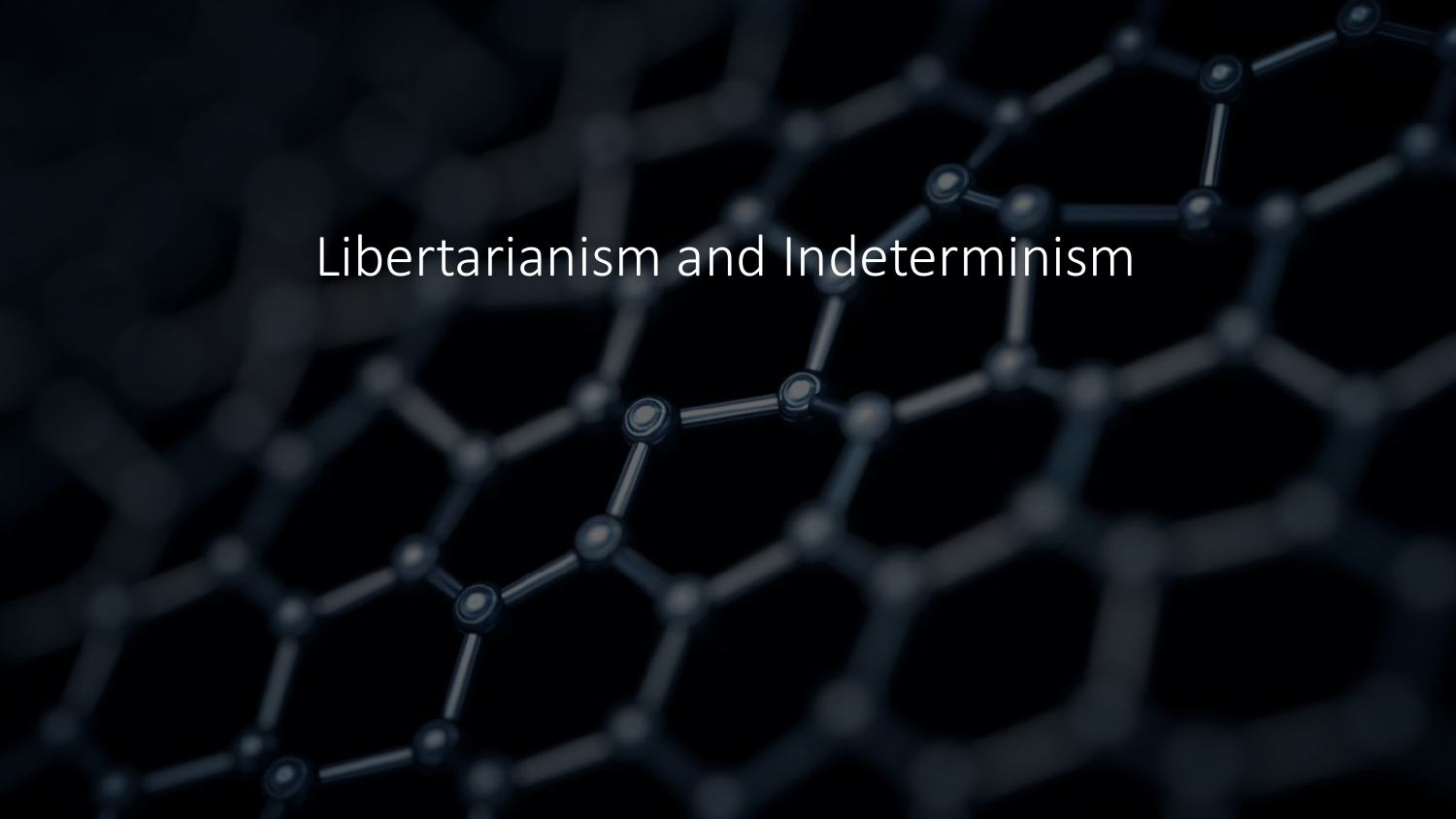#### Review

- Let's assume that the **Consequence argument is sound** and so incompatibilism is true (determinism and freedom are inconsistent)
- This gives us a total of three different positions: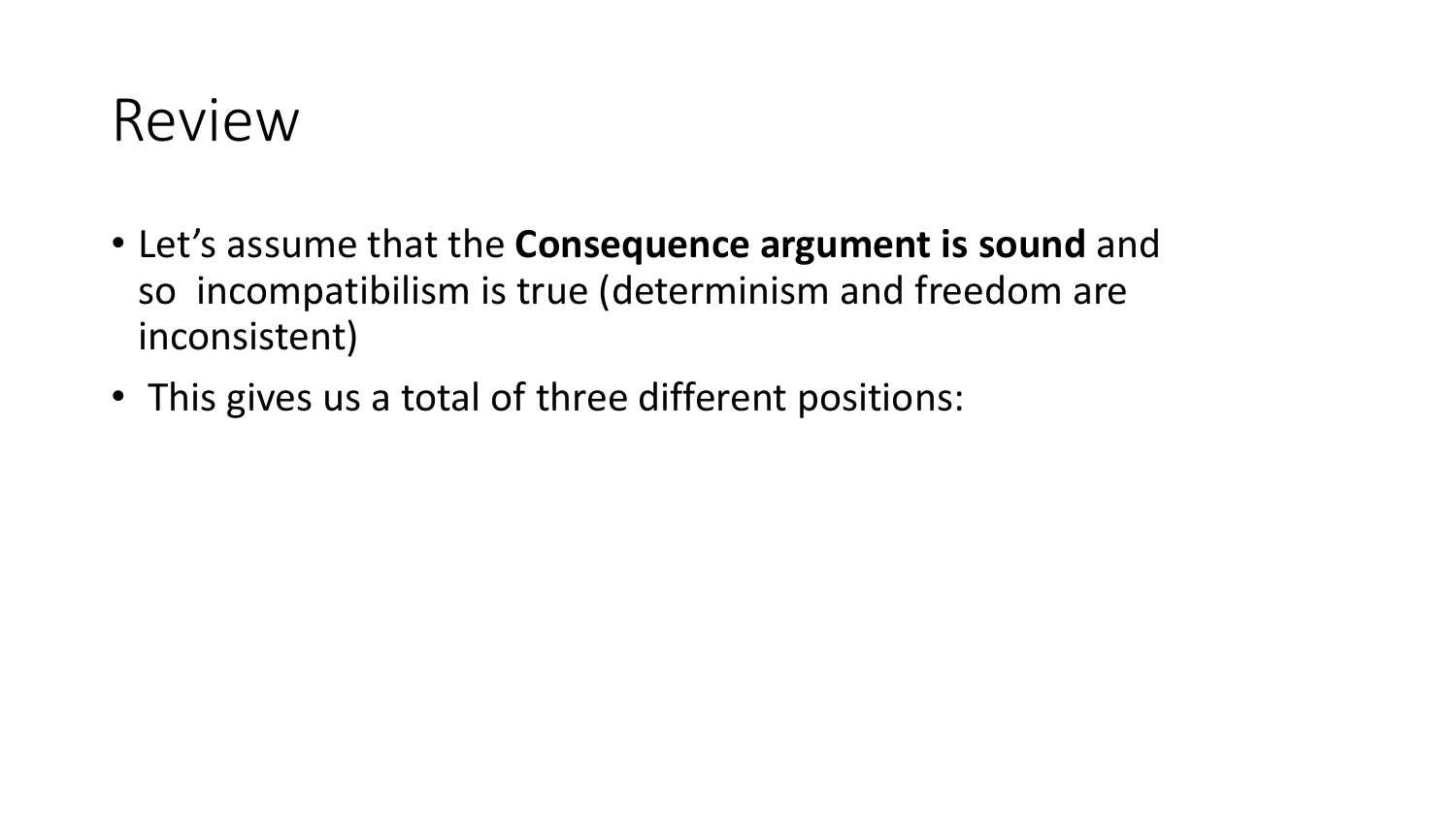Let's suppose that the consequence argument is sound, so incompatibilism is true, this means that we cannot be determined and be free. This gives us three options:

| Libertarianism     | We are free but not determined           |
|--------------------|------------------------------------------|
| Hard determinism   | $\forall$ We are determined but not free |
| Hard indeterminism | We are neither free nor determined       |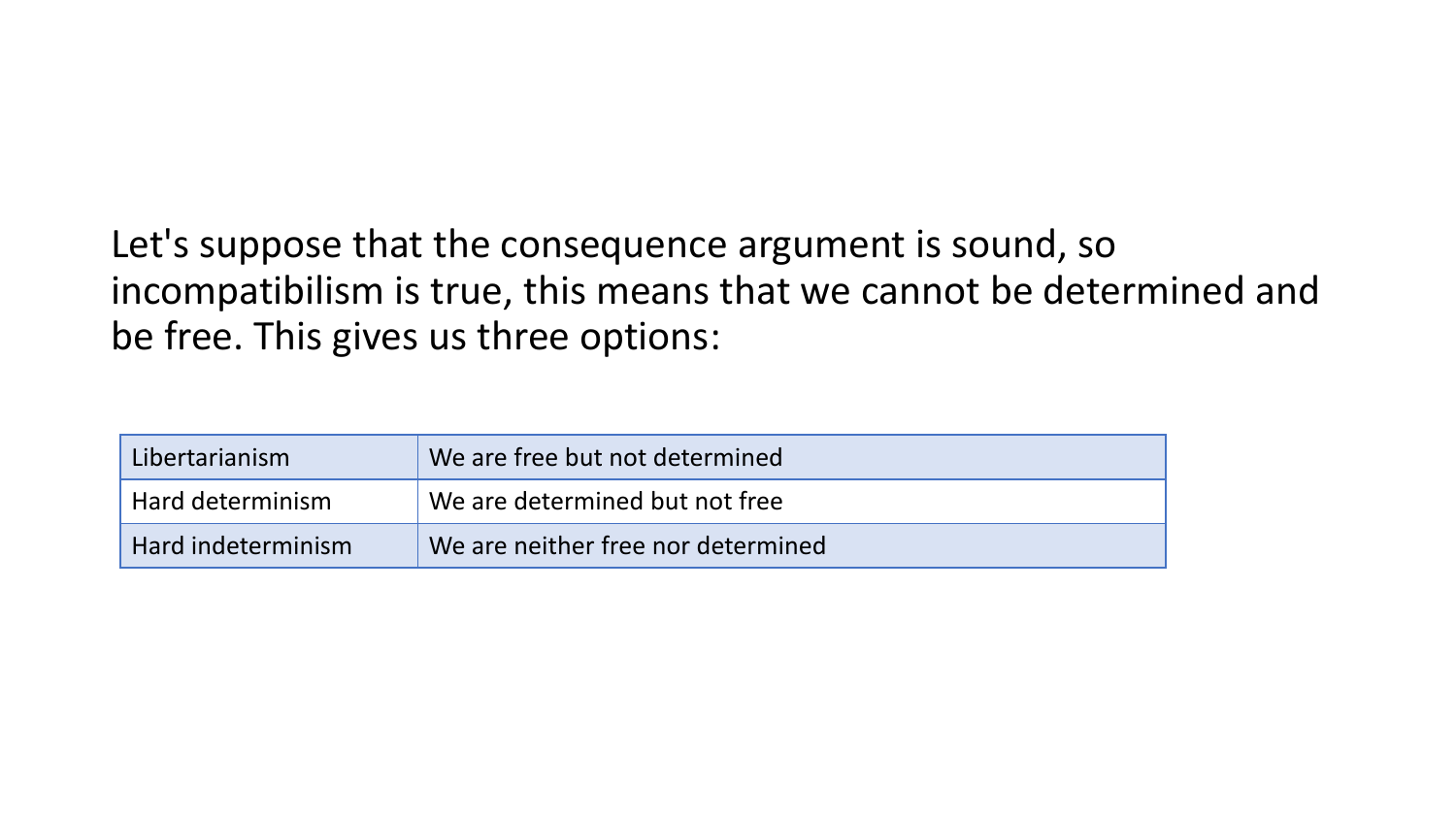# Metaphysical libertarianism

#### **Metaphysical libertarianism** is the view that

- 1. Indeterminism is true
- 2. we are free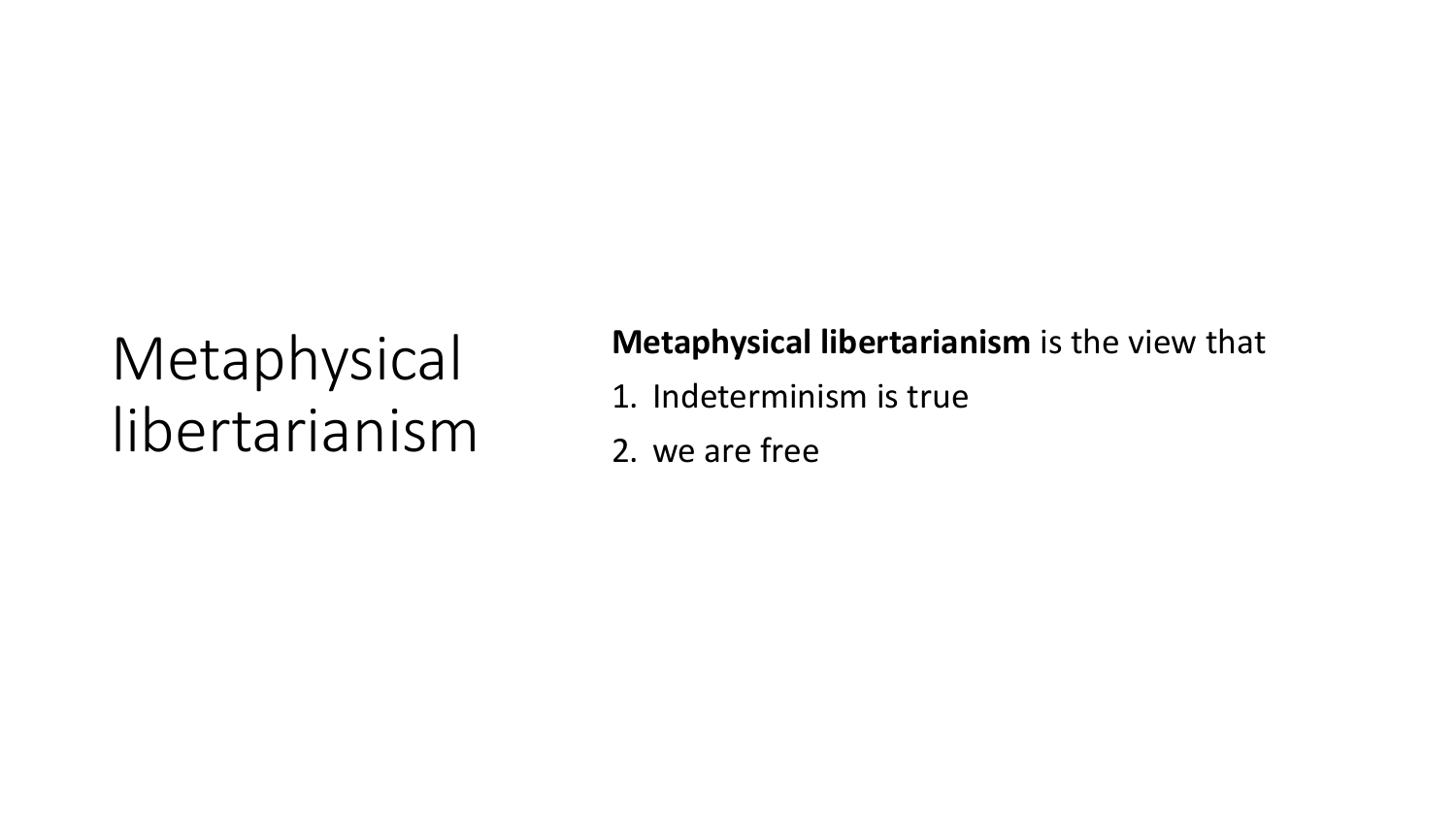# The general problem of free will: ascent and descent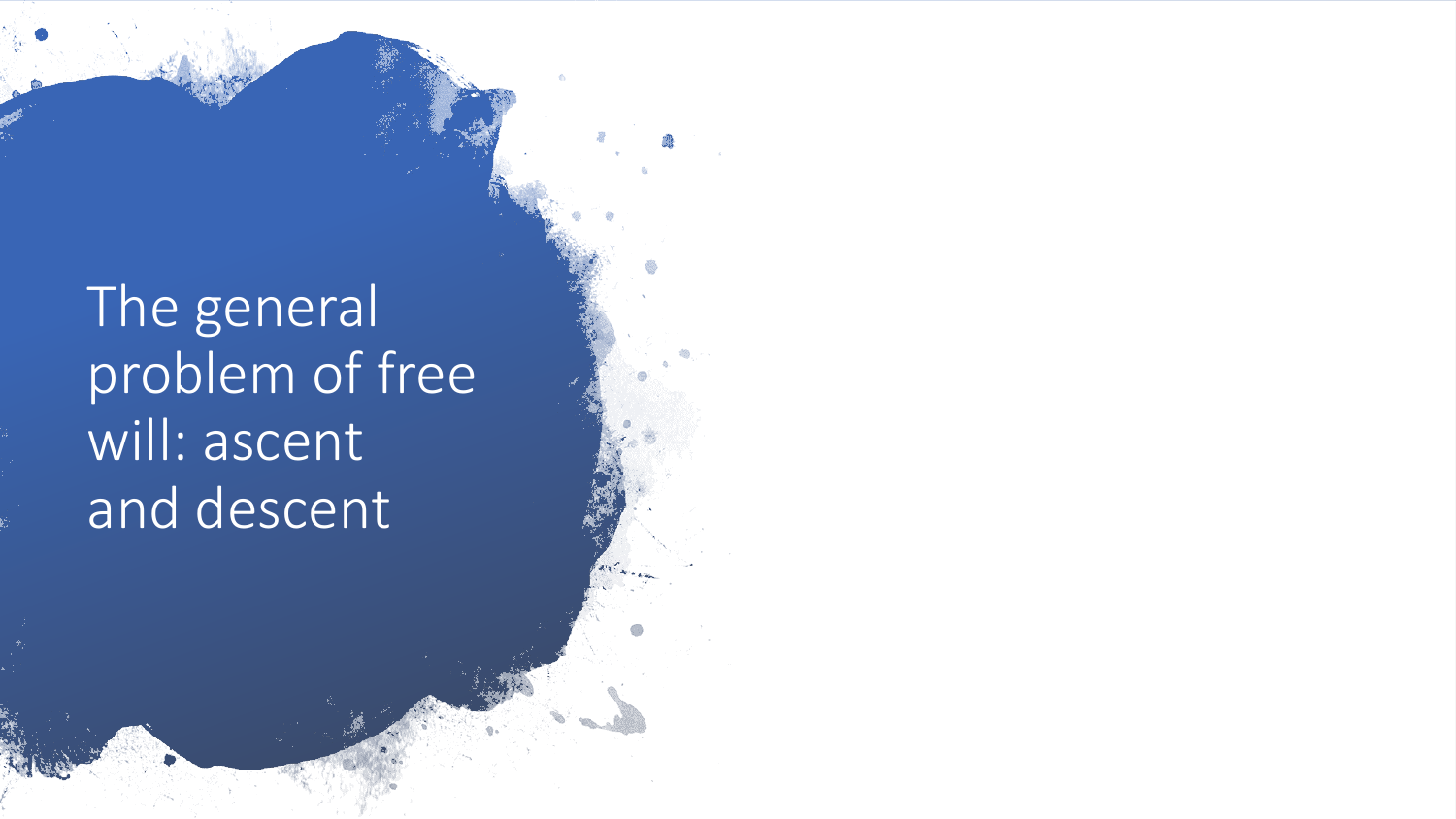The libertarian rejects determinism. The position is a form of indeterminism.

**Indeterminism:** The view that **not** every event is determined.

- Does not imply that every event is not determined (not living in a chaos universe where there is no order or regularity)
- Only implies that **some** events are undetermined (not determined by prior events + laws of nature)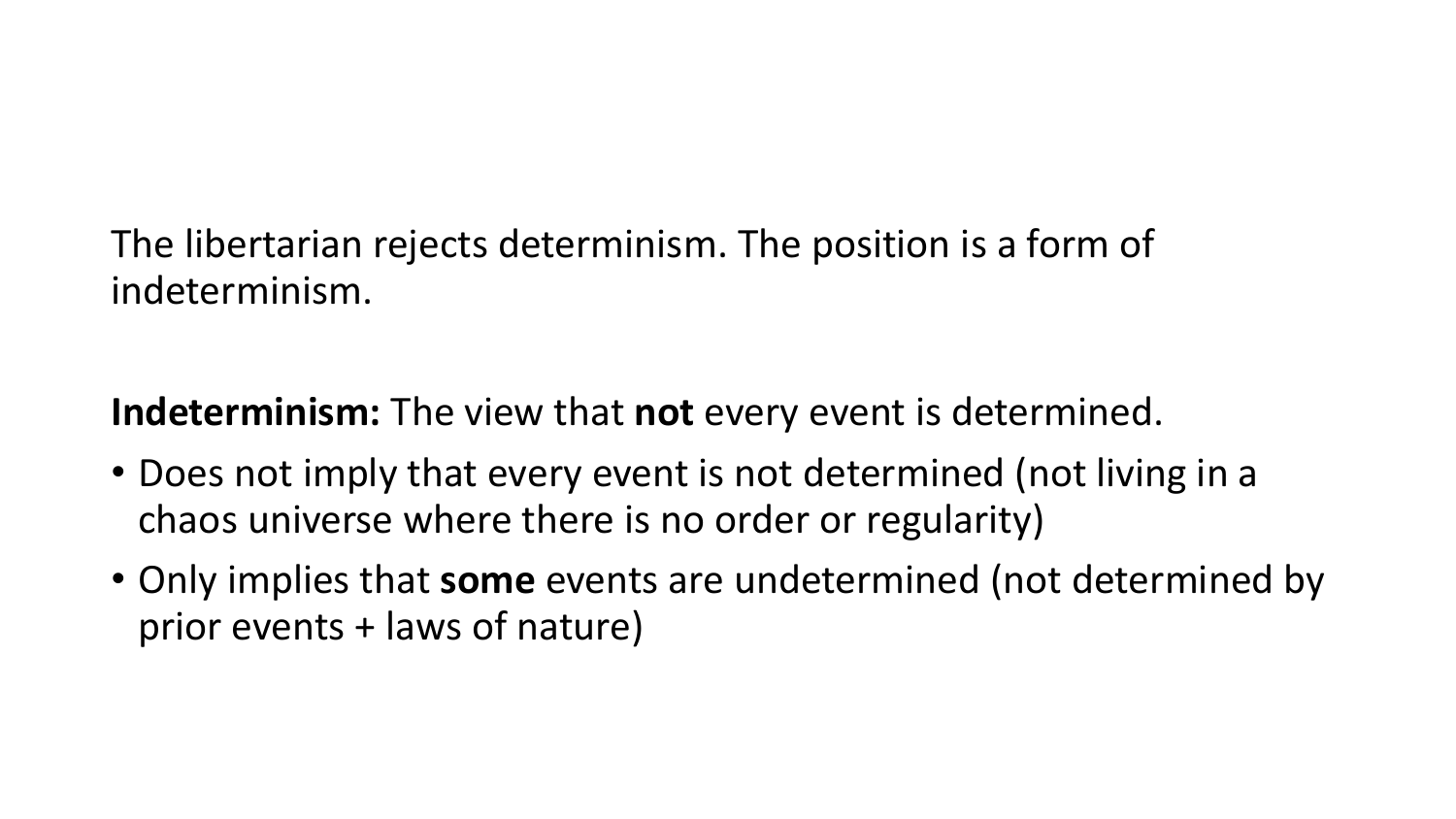The compatibilist faced the **narrow problem of free will: how can you be free and the world determined?**

The libertarian faces the **general problem of free will: how can you be free if the world is deterministic or indeterminstic?**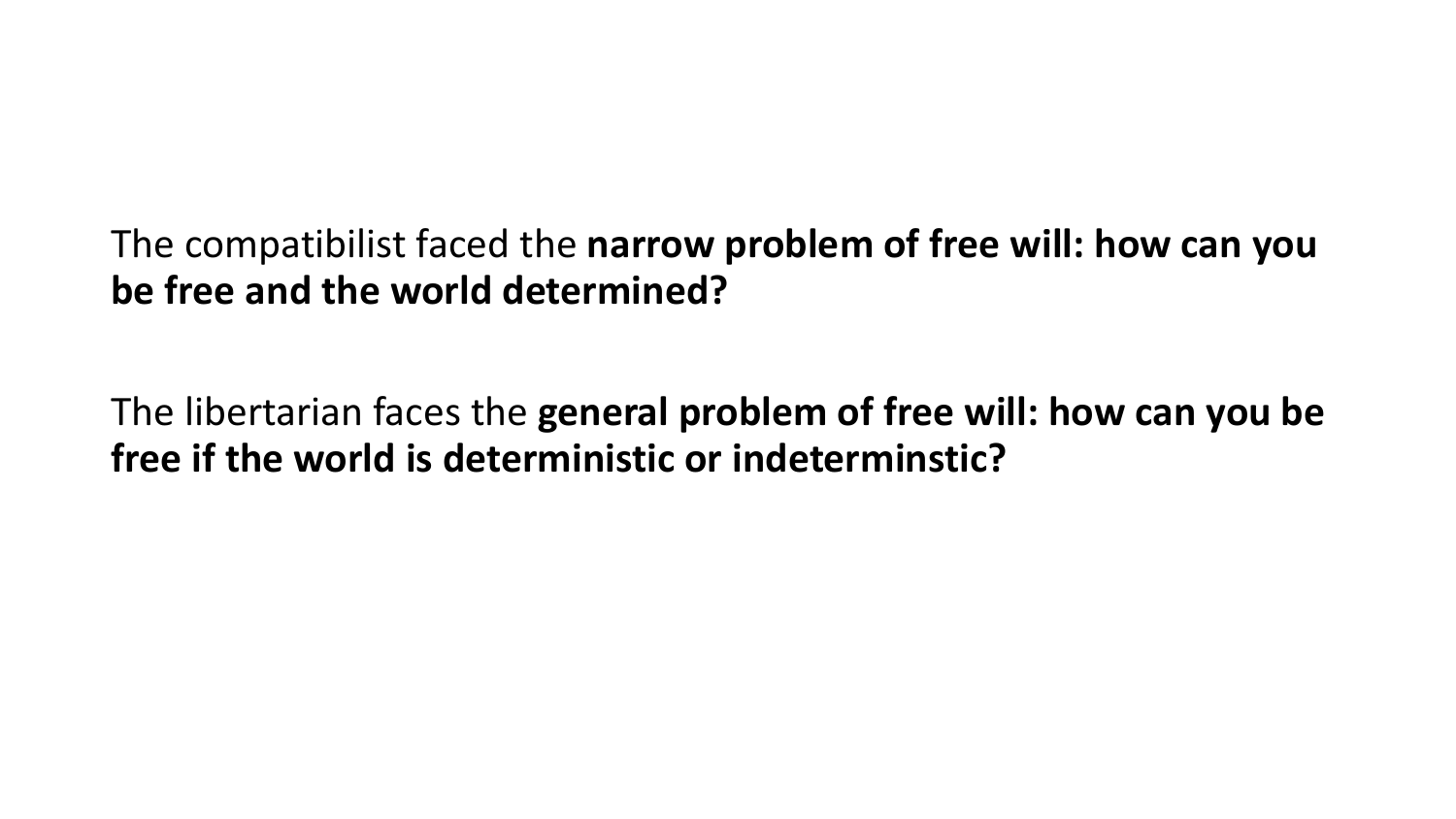## General Problem of Free Will

**The general problem of free will:** If determinism is true, then it appears we are not free. If determinism is not true, then indeterminism is the case. However, if indeterminism is true, then it also appears we are not free.

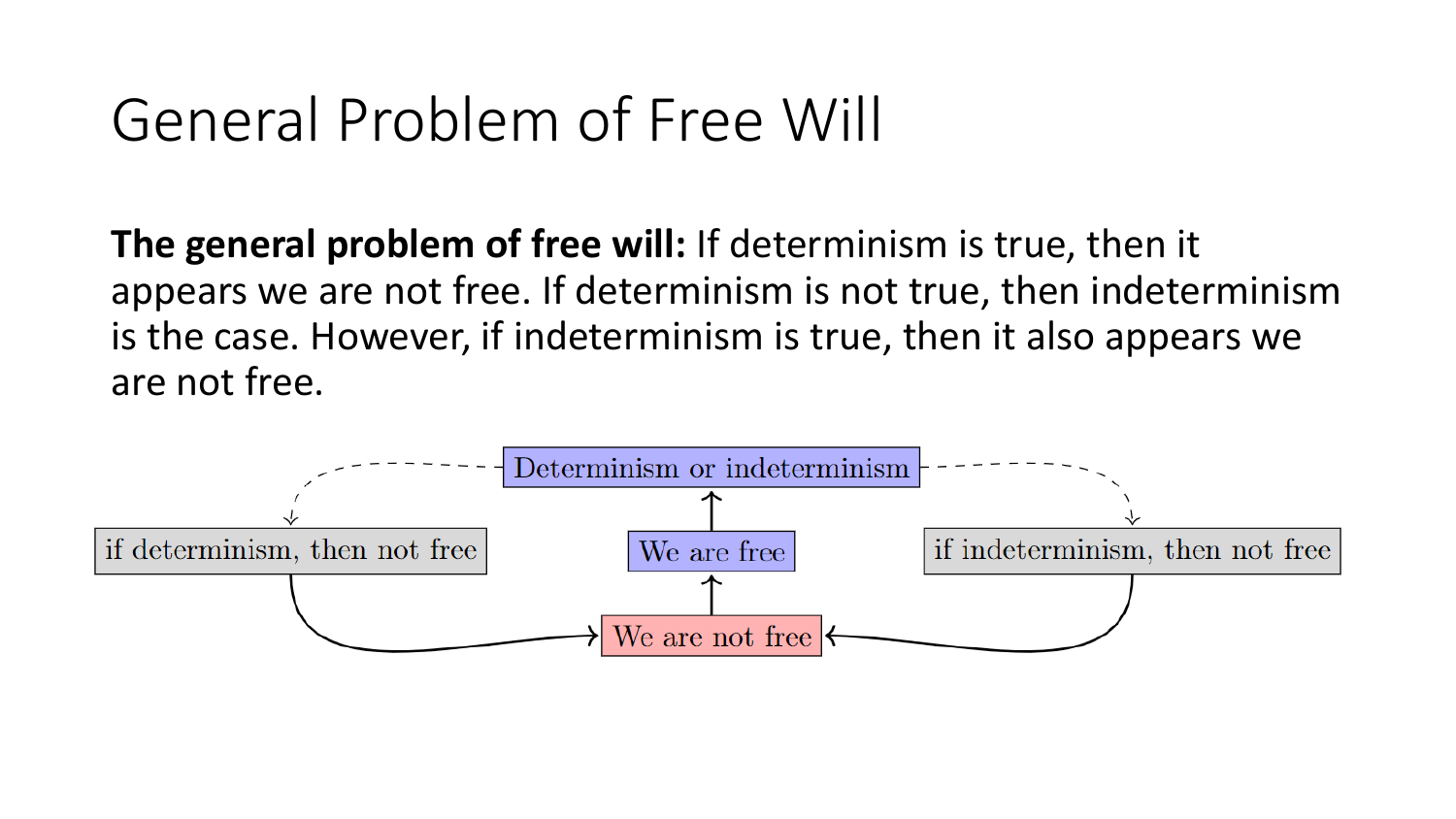## The libertarian solves the problem in two stages.

#### Stage 1: The Ascent Problem

Stage 2: The Descent Problem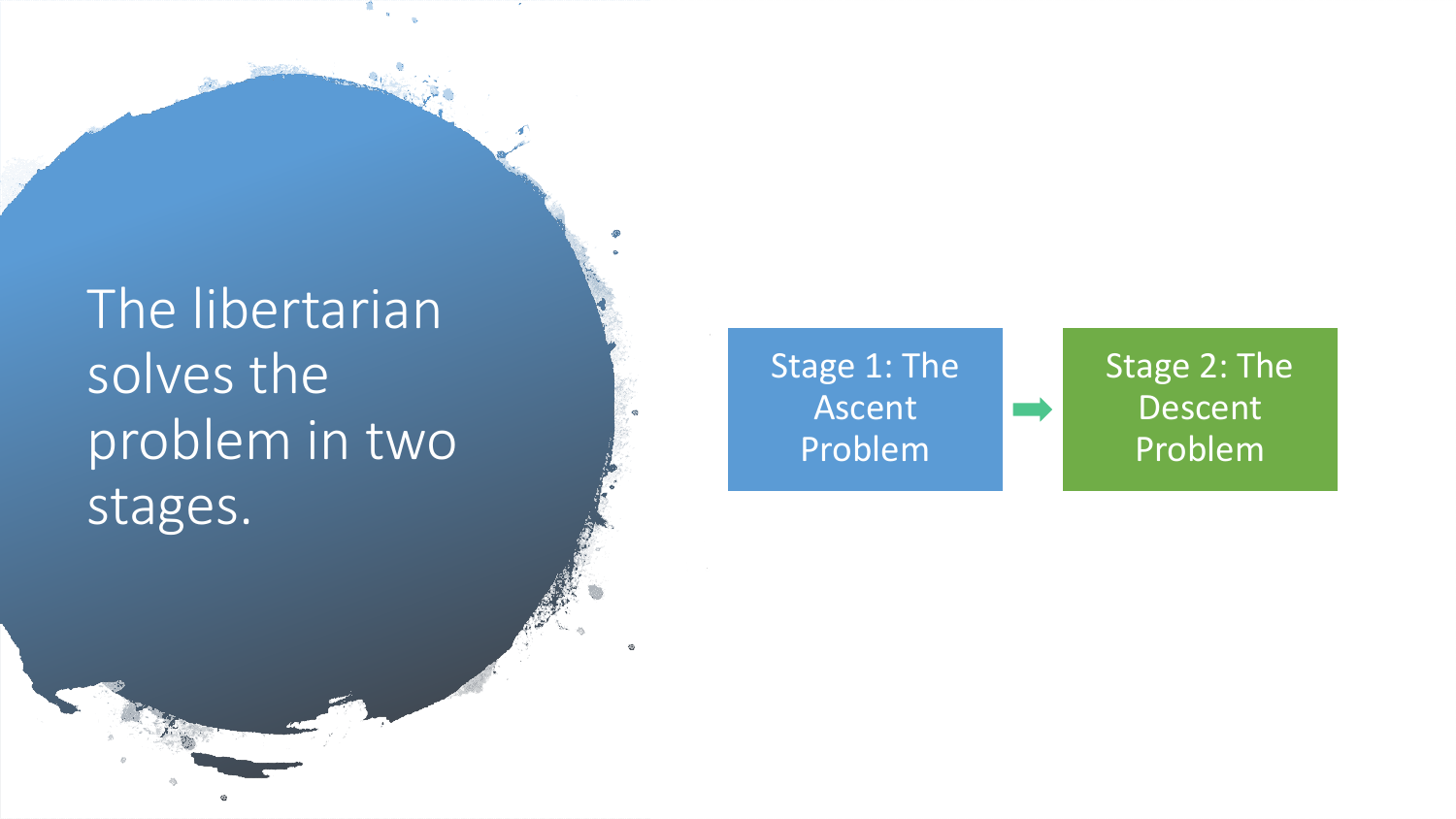# Ascent Problem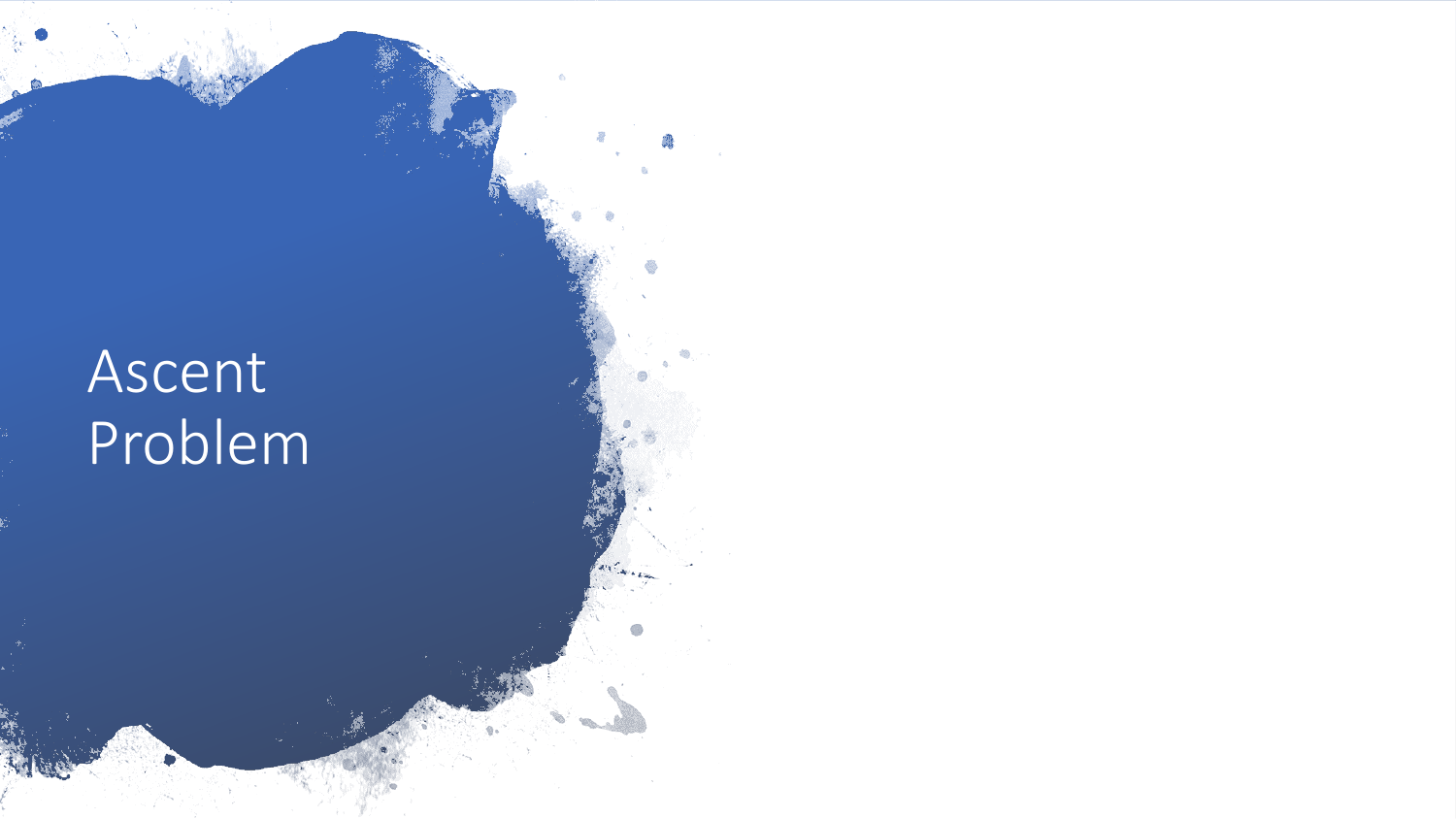#### Stage 1: Ascent problem

**Stage 1 (Ascent):** since libertarians accept the reality of free will, they must show that **free will is incompatible with determinism**. This is known as the **ascent problem for libertarians**.

I must **ascend** out of my naïve view that (1) the world is determined by science and (2) I am still free.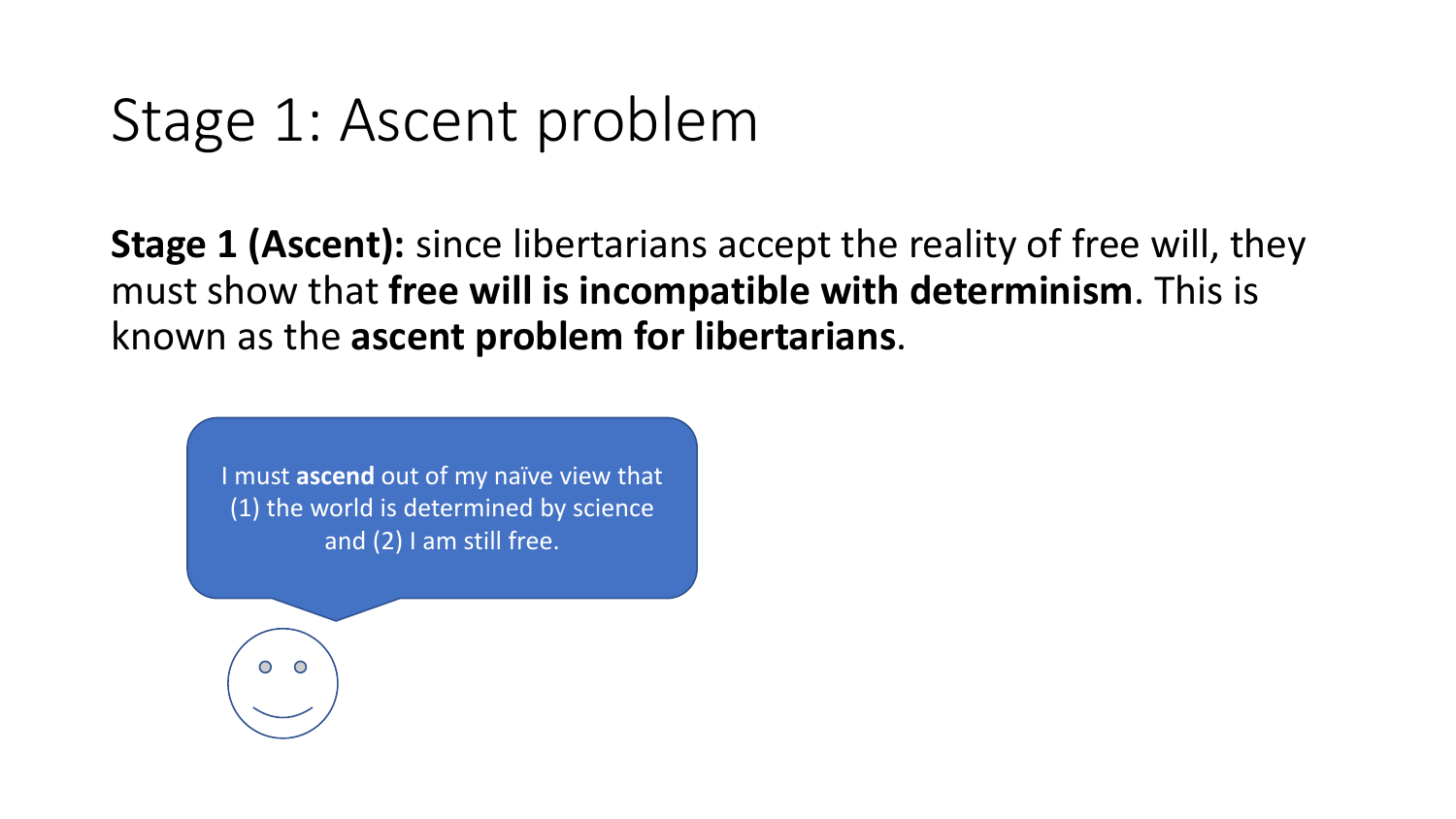How can one **ascend** out of this situation?

**Option 1:** Use the consequence argument: determinism and free will are incompatible. Then, since you must give up one and it is better to give up determinism, you can argue for free will in an indeterministic world

Let's call this the **Consequence+Evidence Argument.**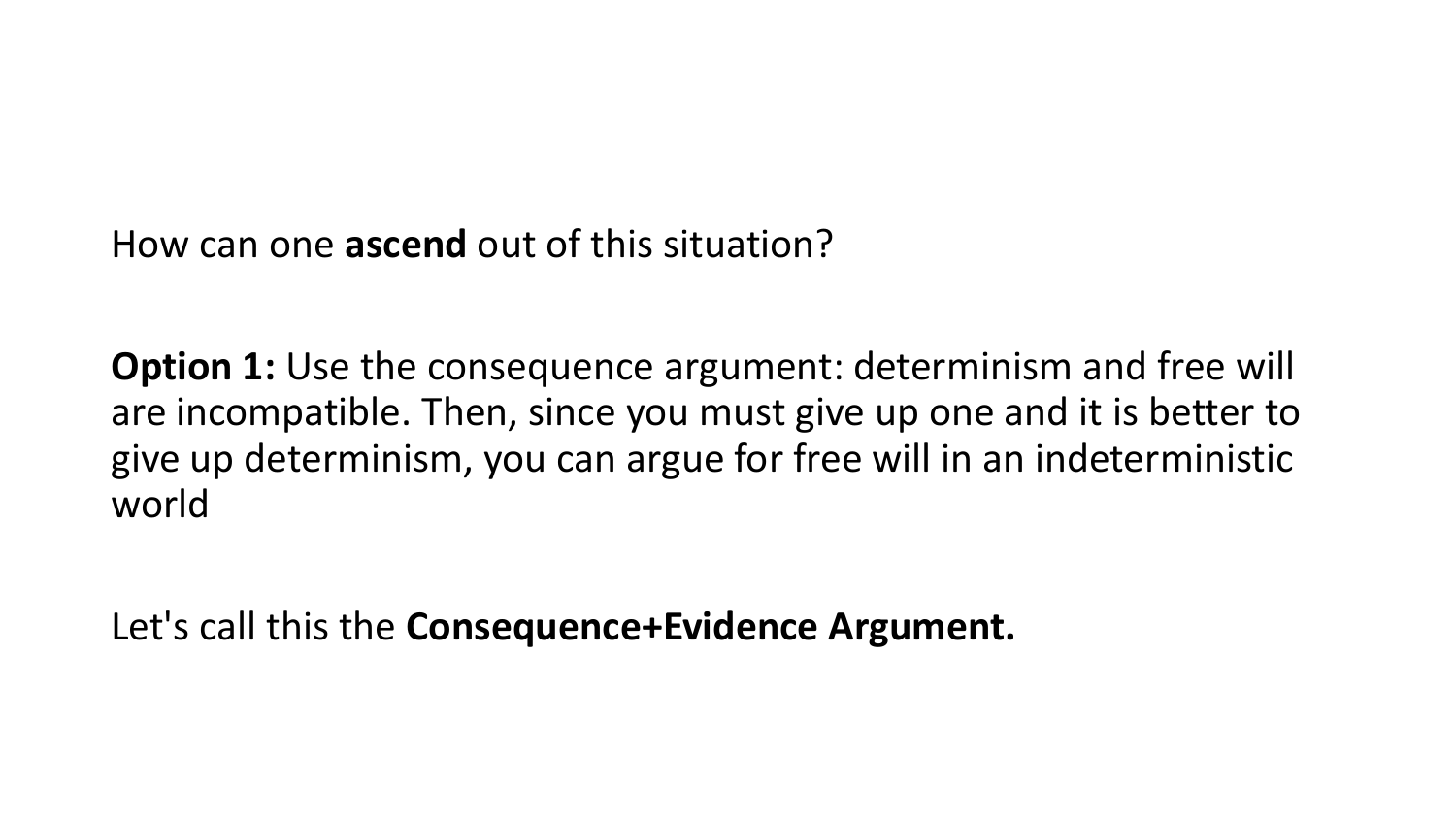#### **Consequence+Evidence Argument**

- P1: The consequence argument shows that determinism and free will are incompatible.
- IC1: Since they are incompatible, they cannot both be true.
- P2: There is more reason to believe we are free than to believe that the world is determined.
- C: Therefore, we are free.

The controversial premise is P2. How can we argue for it?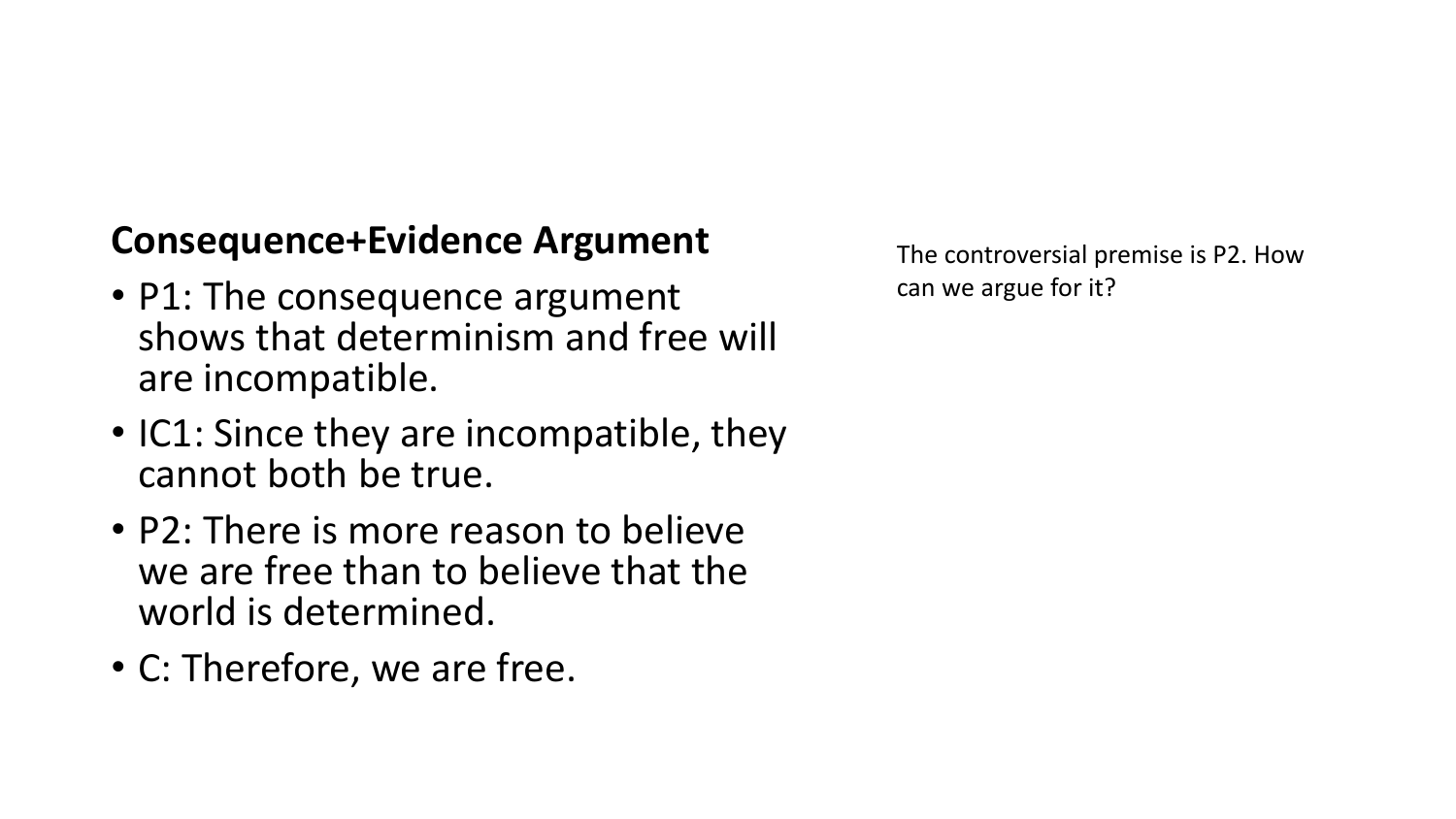- **P1: Intuitions.** Many of my actions seem to me to be made freely.
- **P2: Illusion claim.** The claim that humans are not free implies that human beings are under an illusion (they have false beliefs).
- **P3: Burden of proof claim.** The claim that humanity is under an illusion is controversial, and so the supporter of this claim bears the burden of proof.
- **P4: Lack of argument claim.** There is no good argument in support of determinism (the best science tells us that the world is indeterministic)
- **C:** There is more reason to believe we are free than to believe that the world is determined.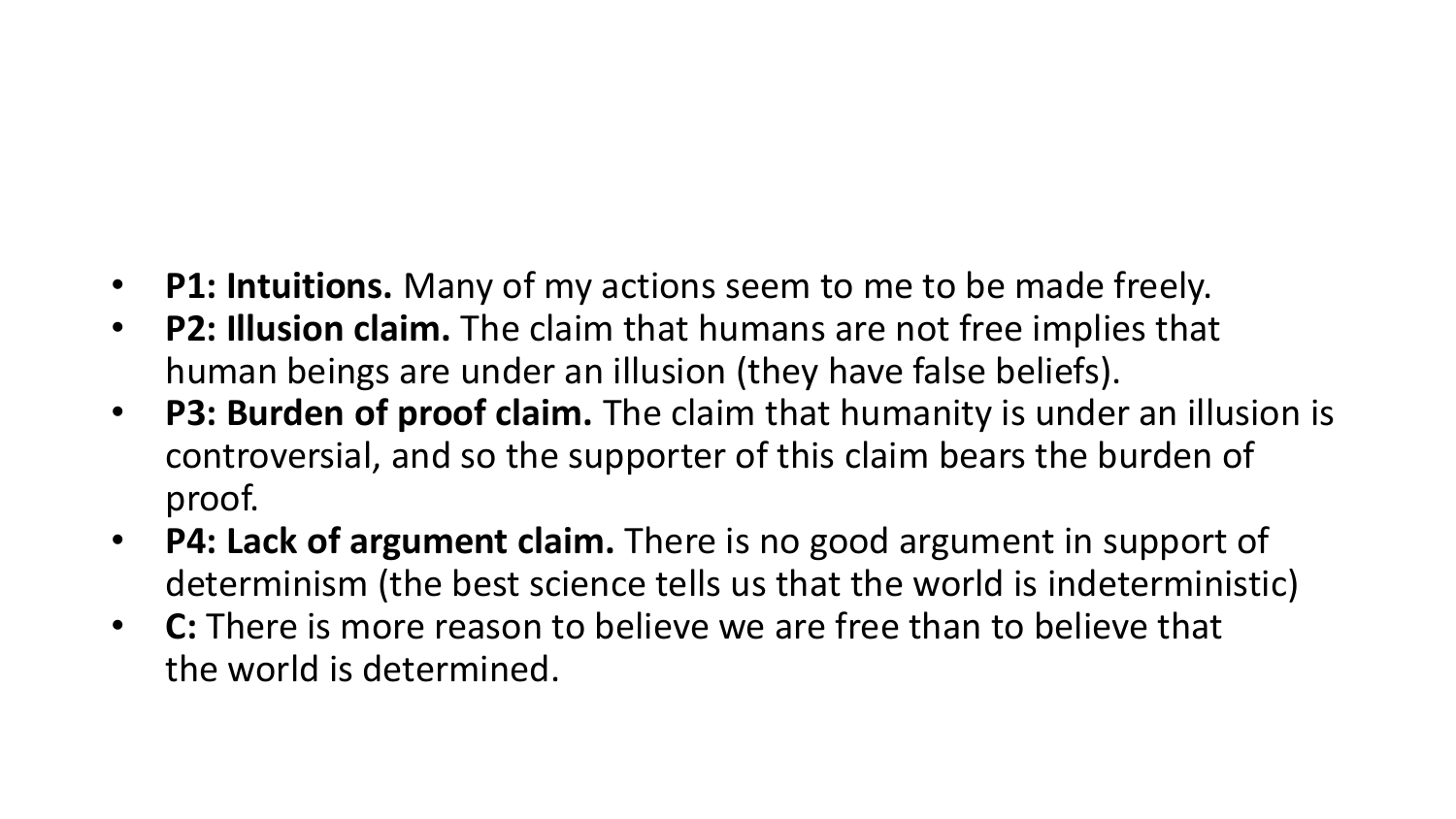A more straightforward option for solving the ascent problem is to say that even if it is logically consistent to say we can be free in a determined world, the position is materially inconsistent.

It is materially inconsistent because **determinism is false**.

Option 2: Appeal to science: determinism is clearly false. Quantum physics tells us so! So, we are not free in a determined world.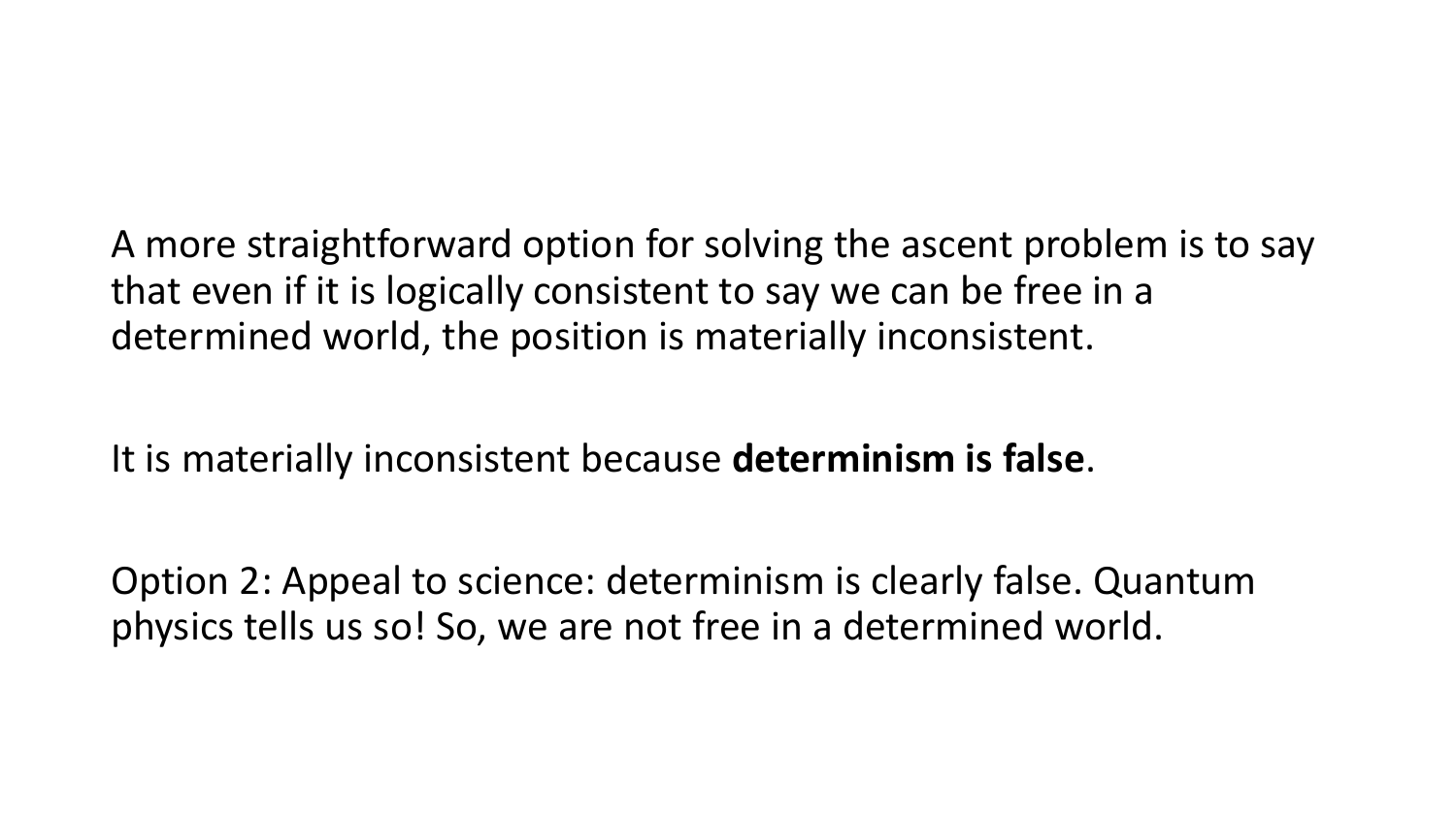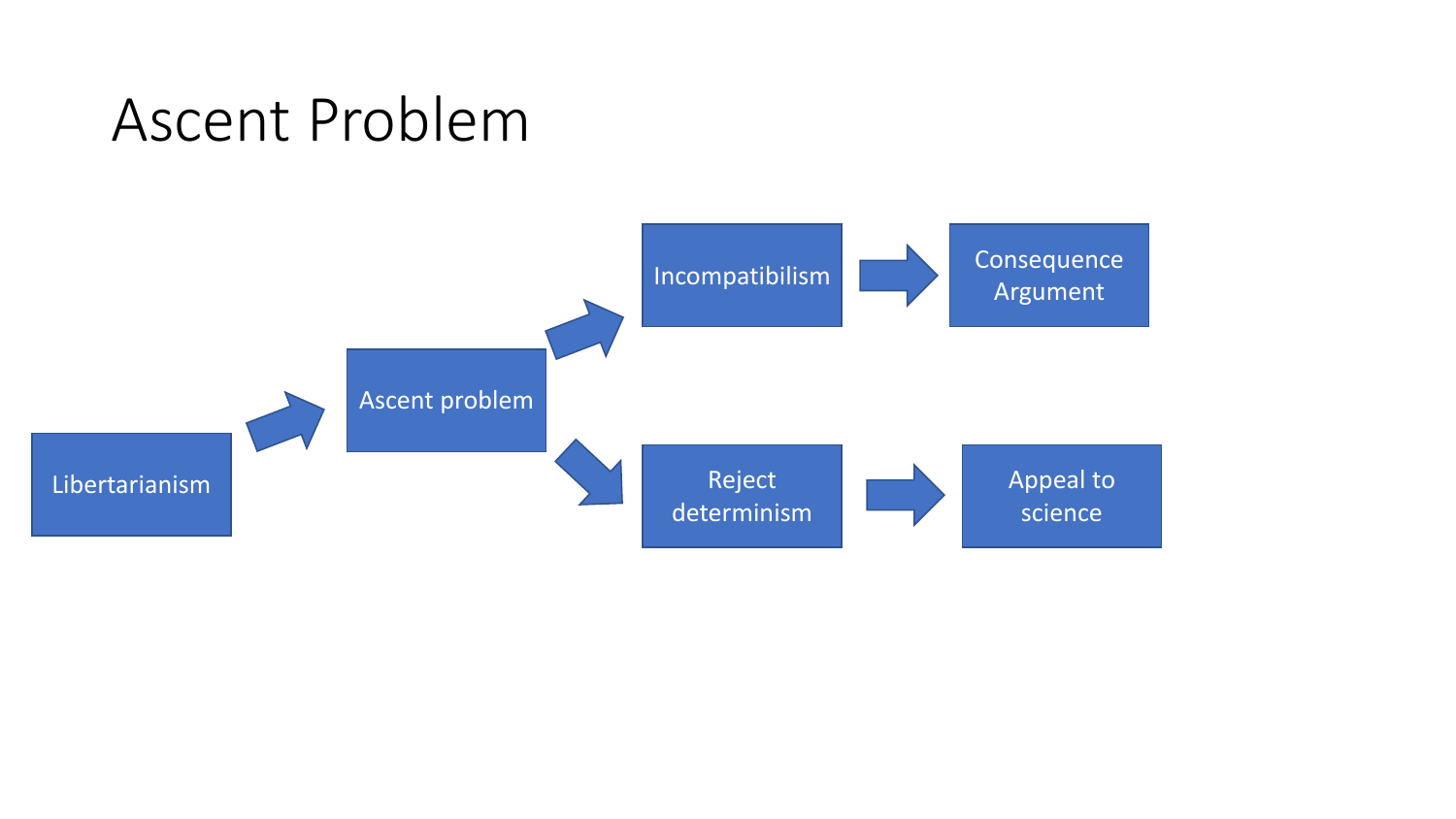- How do you understand the ascent problem?
- Has the libertarian given you a plausible explanation for how to solve the problem?

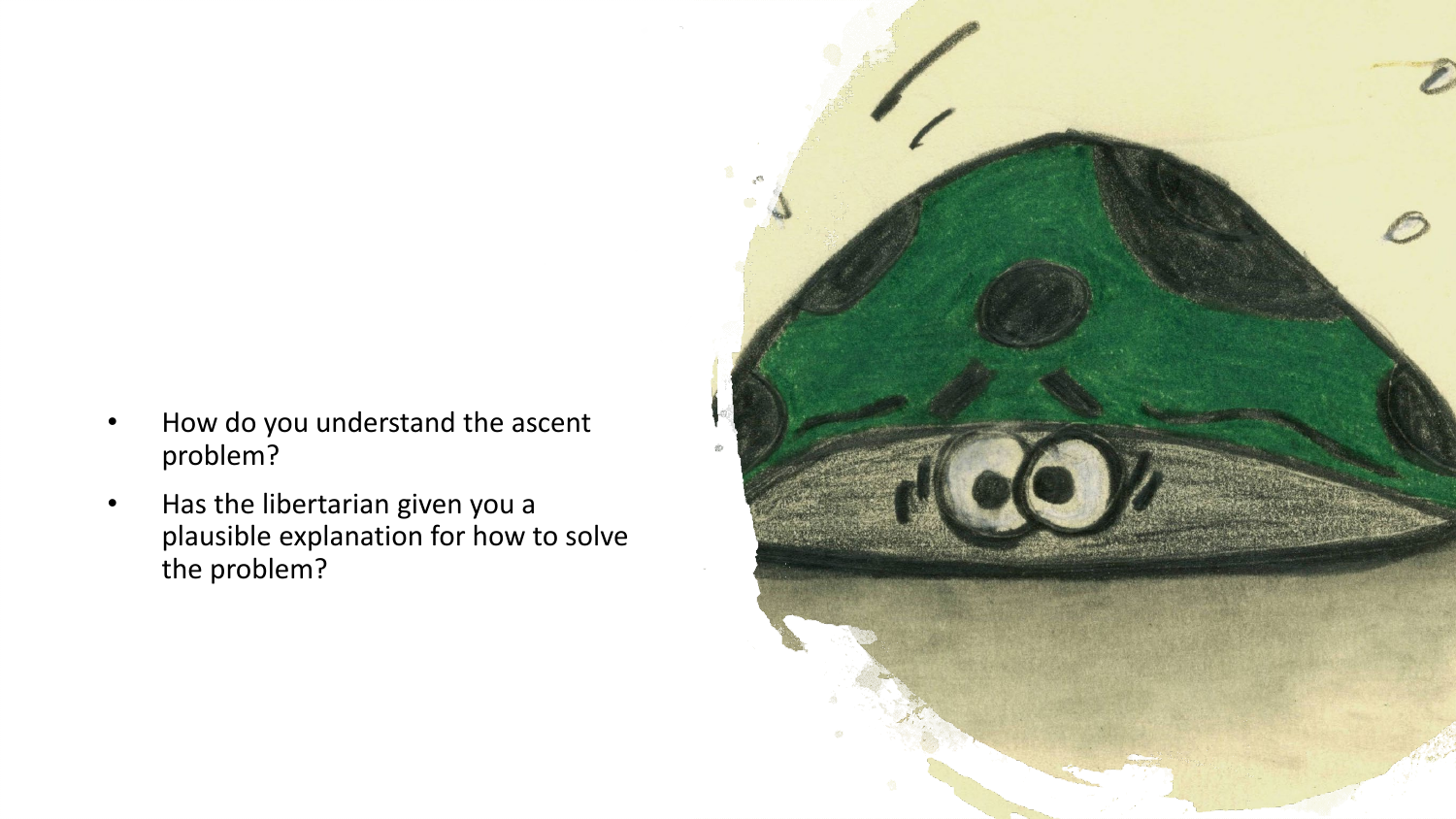# Descent Problem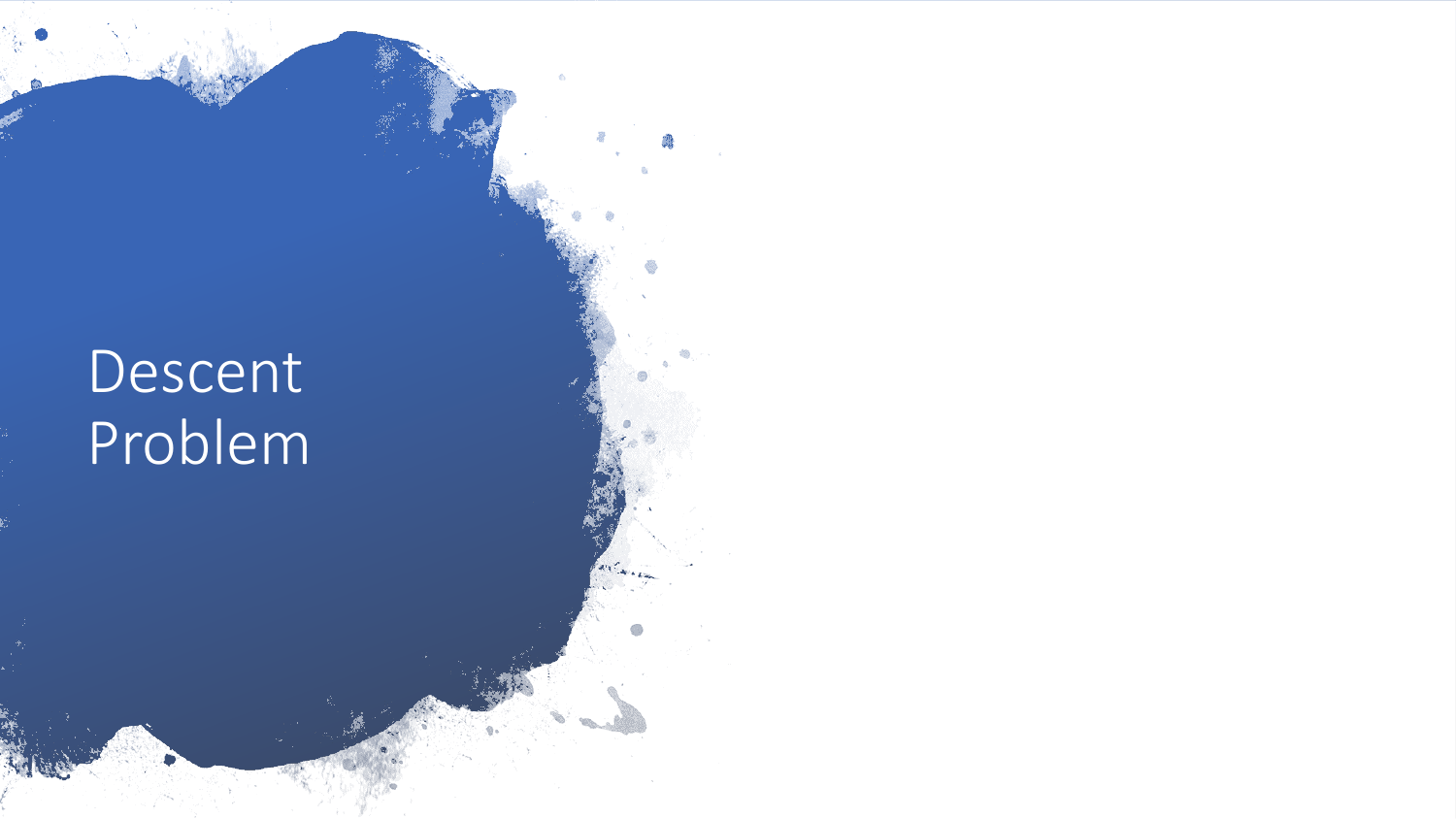### Stage 2: Descent Problem

#### **Stage 2:** show how free will is compatible with indeterminism.

I must **ascend** out of my naïve view that (1) the world is determined by science and (2) I am still free.

**I HAVE ASCENDED!** Now it is time to show how I am free and the world is indeterminsitic!

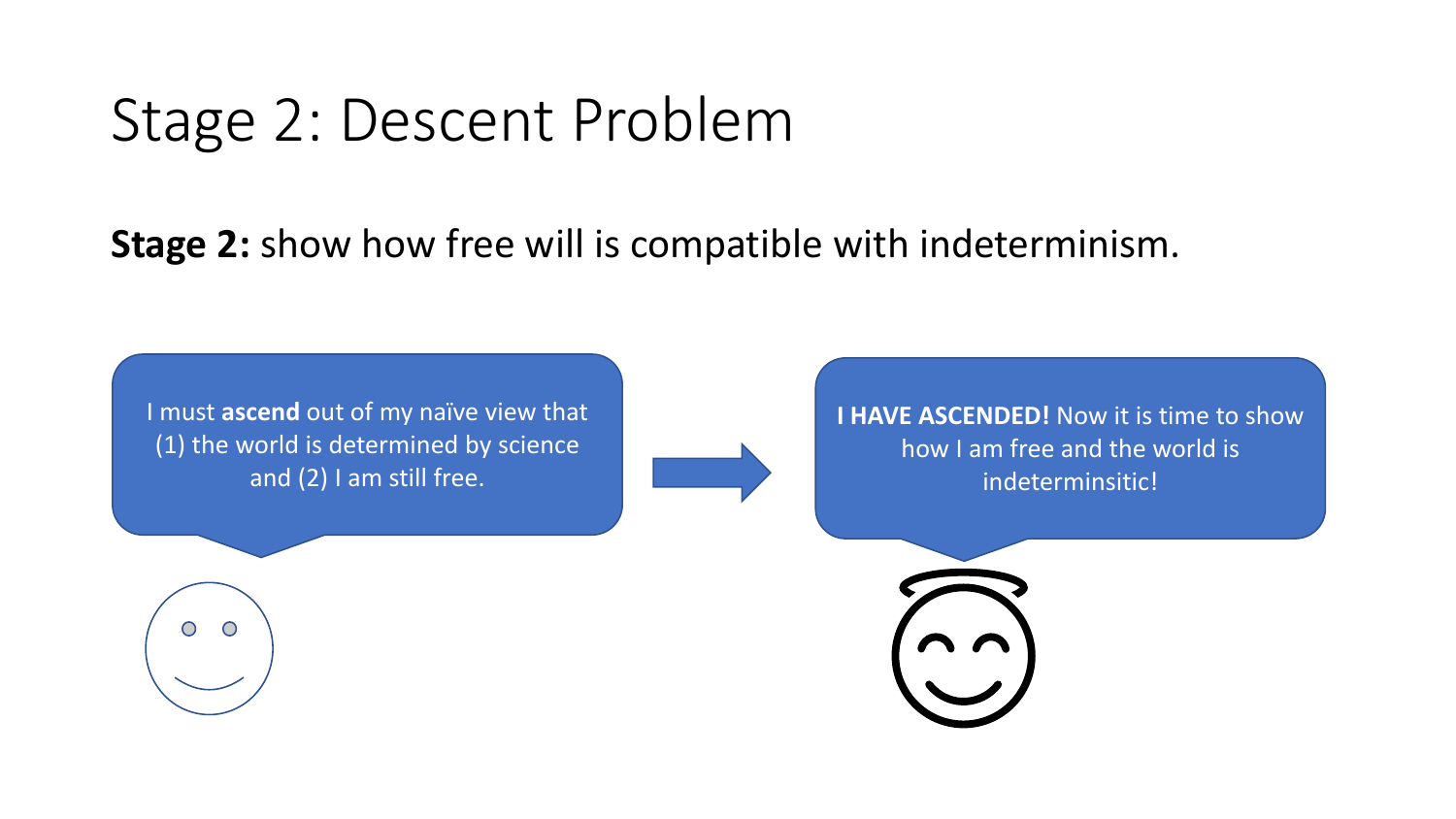# Stage 2: Descent Problem

The theory might be said to be **intuitively true**.

- Belief: People believe in free will
- Belief: The world is not determined and so is indeterministic (science tells us so)
- Therefore, libertarianism is the intuitively true position and critics (aka haters) bear the burden of proof!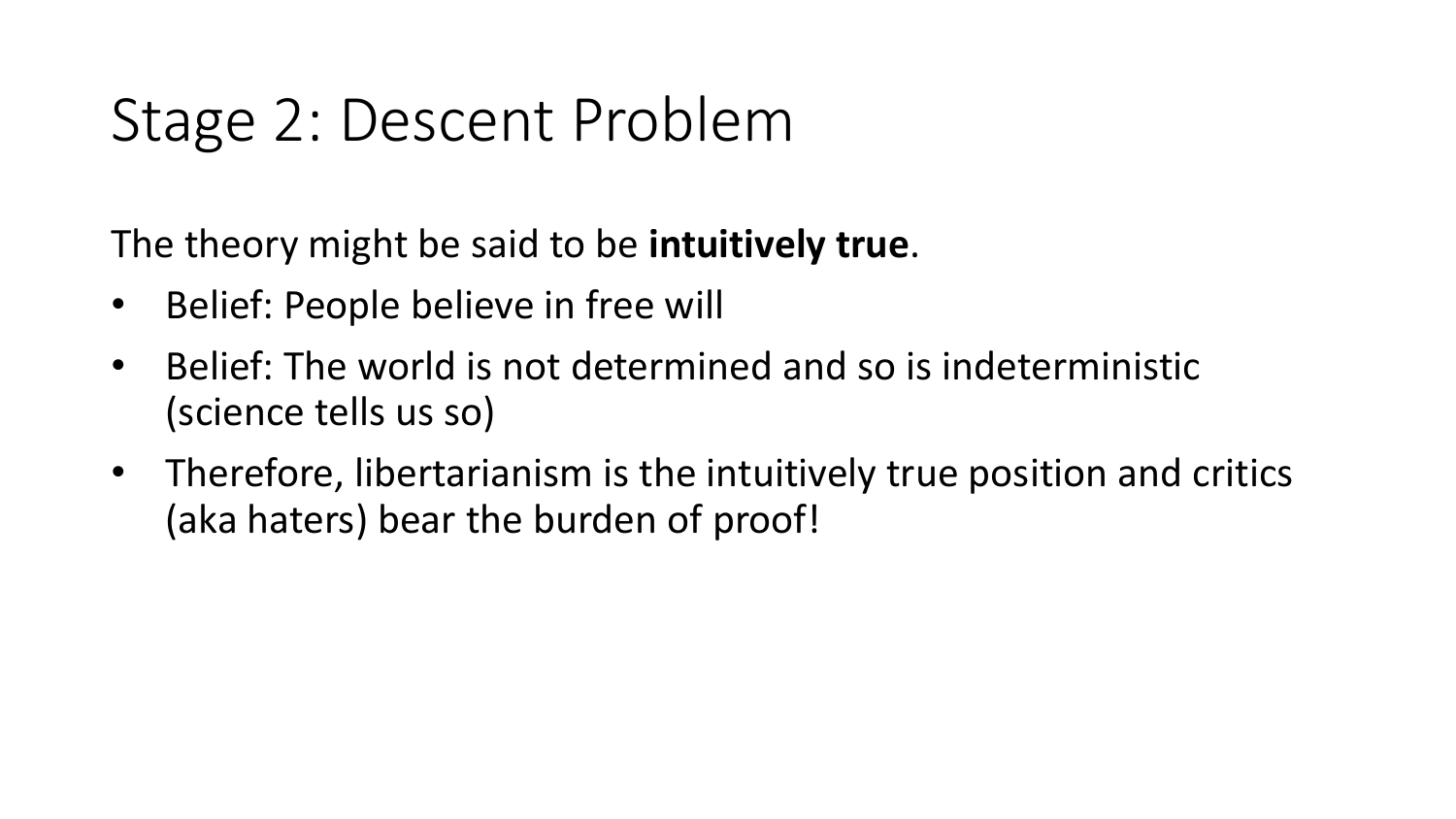## Stage 2: Descent Problem

**I HAVE ASCENDED!** Now it is time to show how I am free and the world is indeterminsitic!



**I HAVE ASCENDED!** Libertarianism is intuitively true. Prove me wrong!



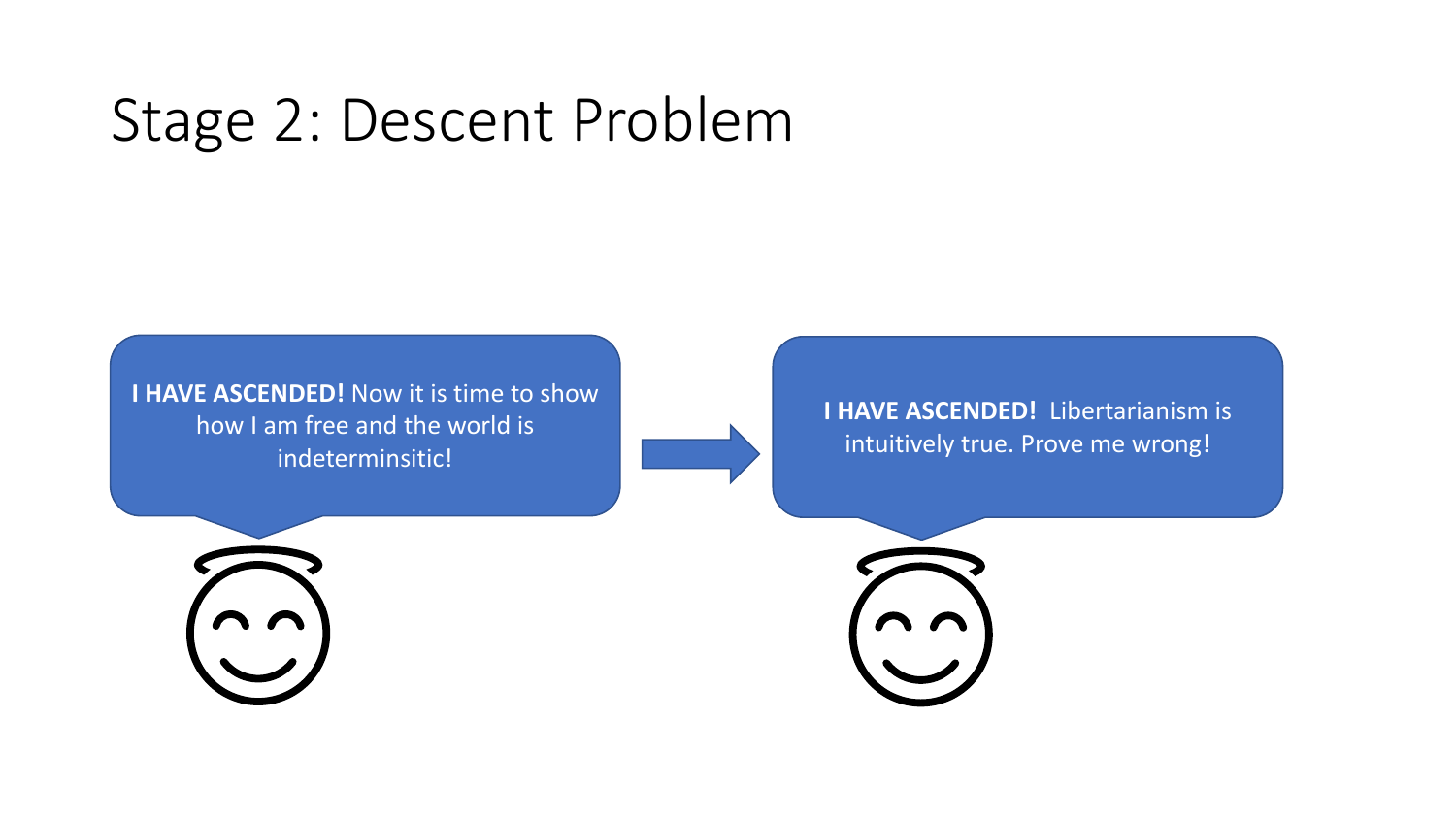# Objections to Libertarianism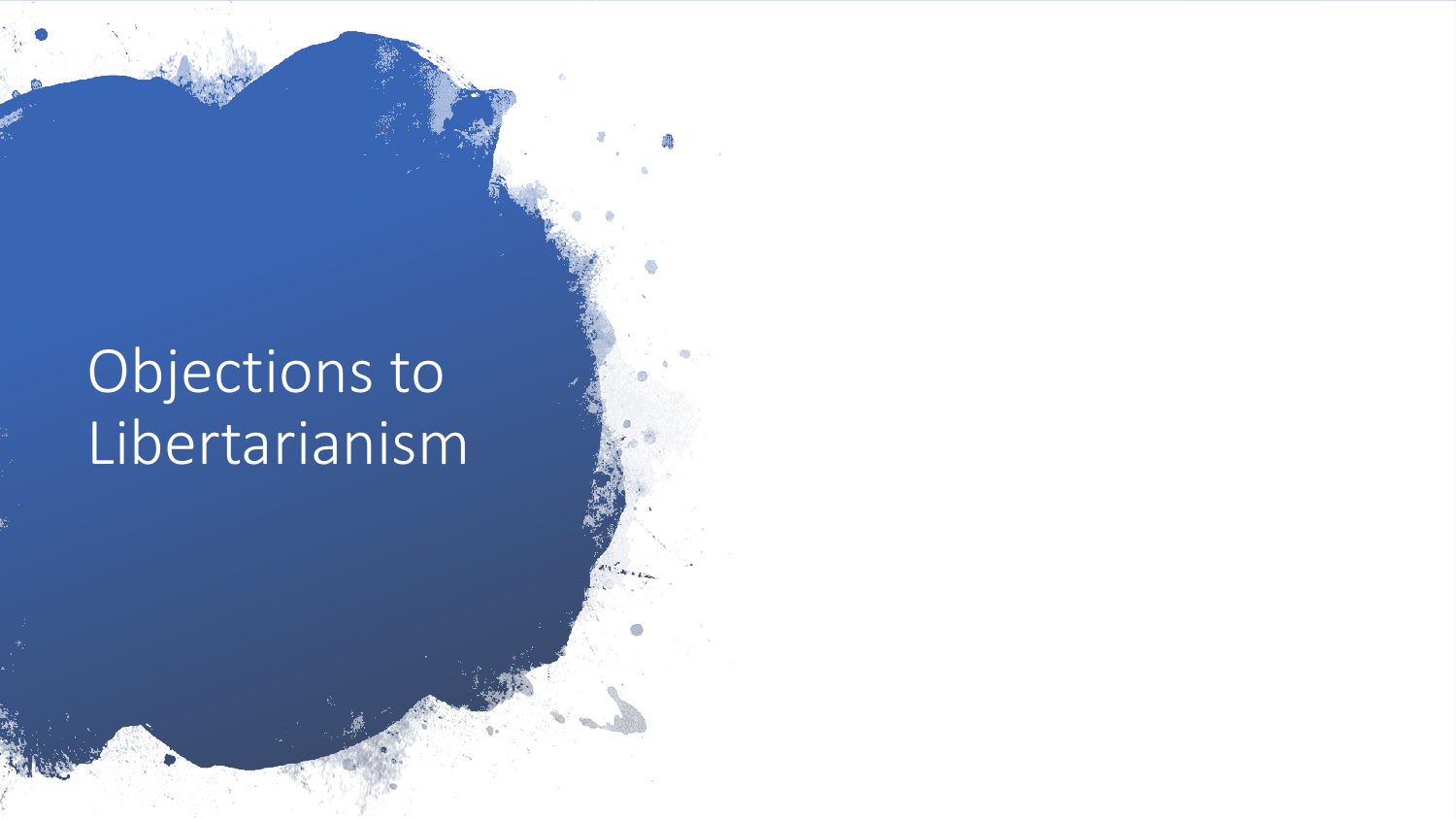# Three step refutation

The critic of libertarianism will show the theory is flawed in the following way:

- Step 1: Explain what the libertarian means by saying the world is indeterministic
- Step 2: Explain what the libertarian means by saying we are free
- Step 3: Show that in such an indeterministic universe, it makes no sense to say people are free.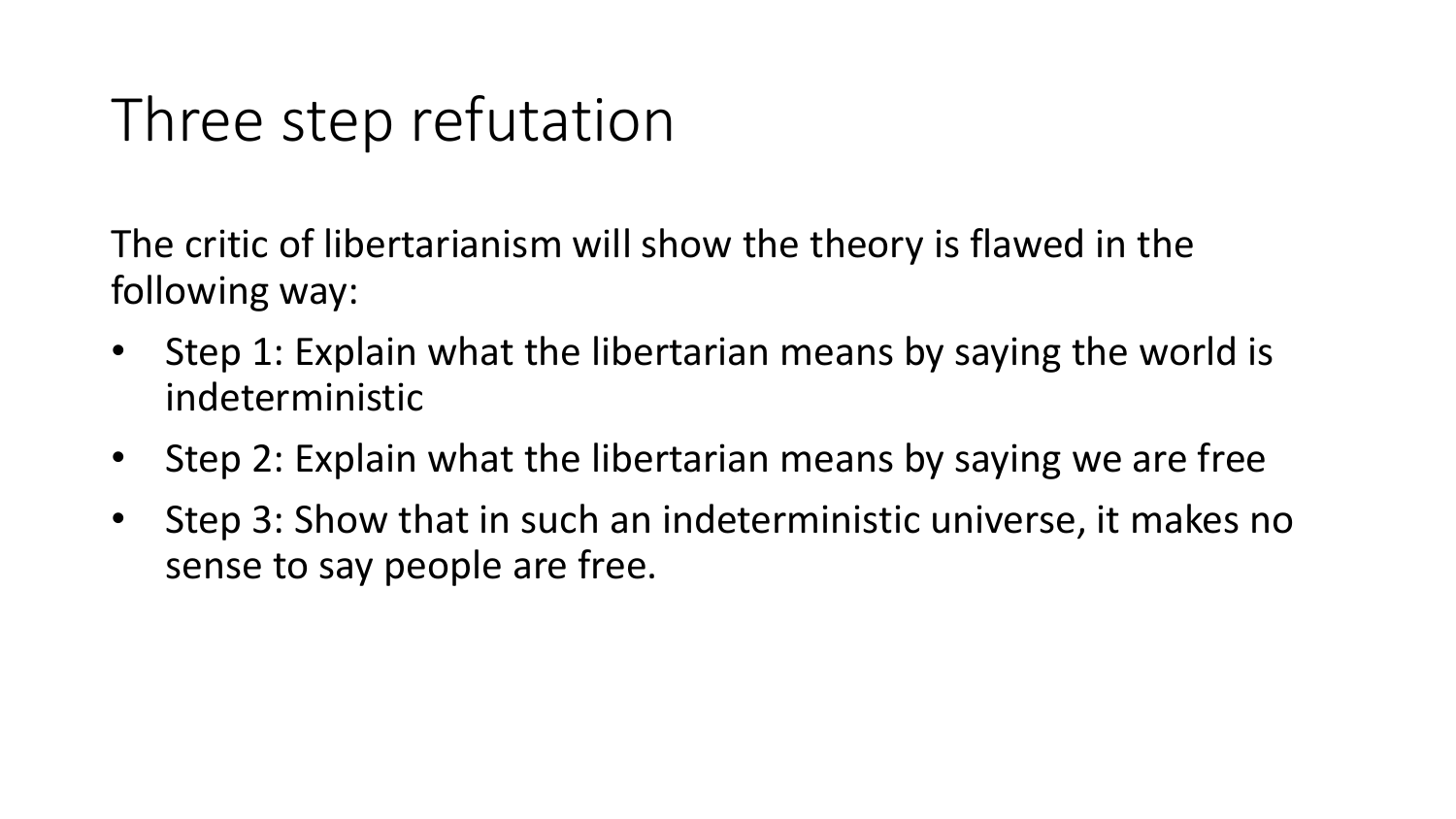Let's suppose an event E is **not determined** by prior events or the laws of nature. Even an omniscient being could not deduce E from the prior events and the laws of nature.

What would it mean to say that E is not determined?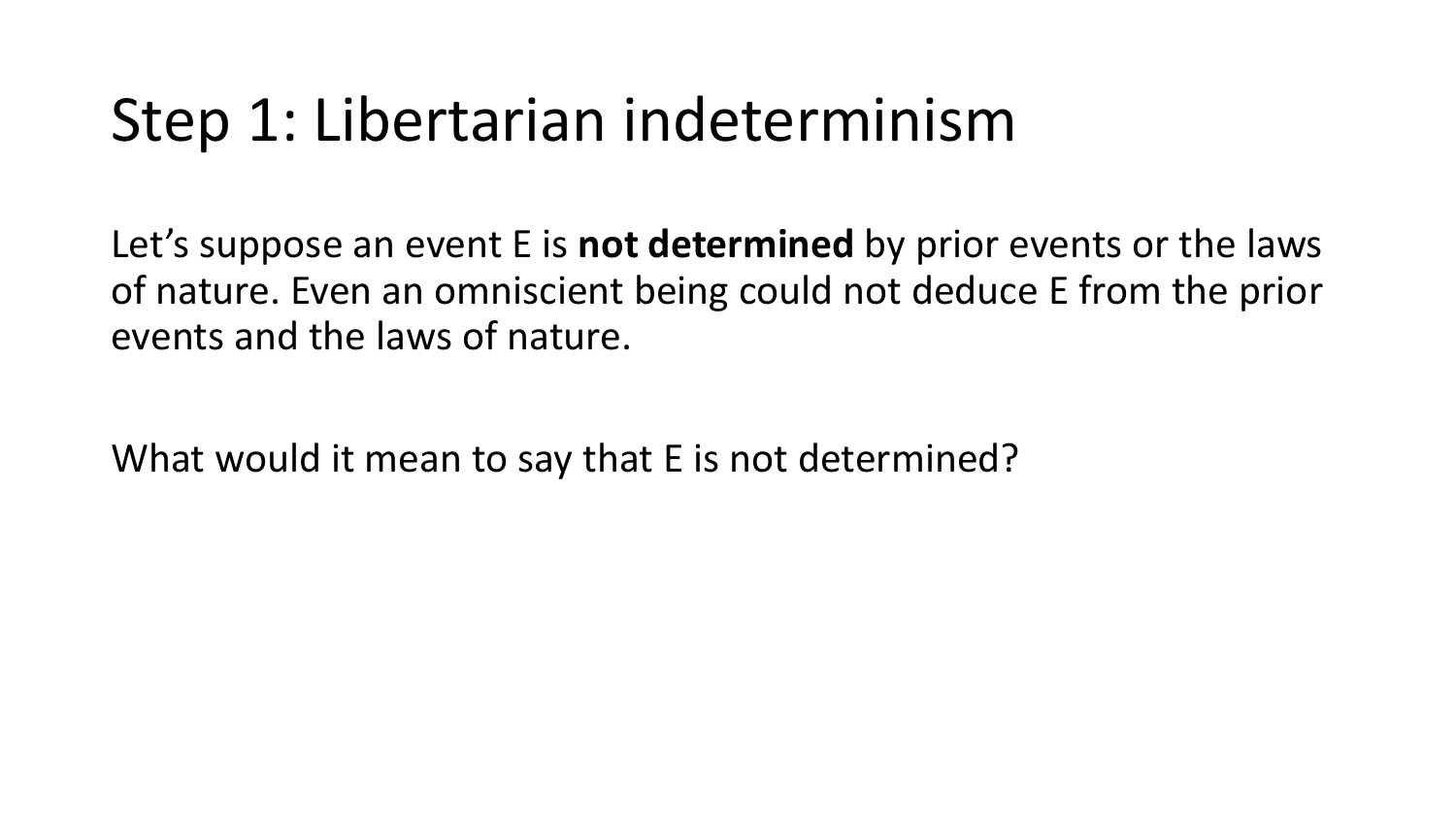**Epistemological uncertainty:** E is not known or knowable by S due to cognitive limitation on the part of an agent

- Two types: subjective epistemological uncertainty and objective epistemological uncertainty
- Subjective epistemological uncertainty is relative to a subject (S)
- S does not know P because S lacks information about P.
- One can remove subjective epistemological uncertainty by an increase of information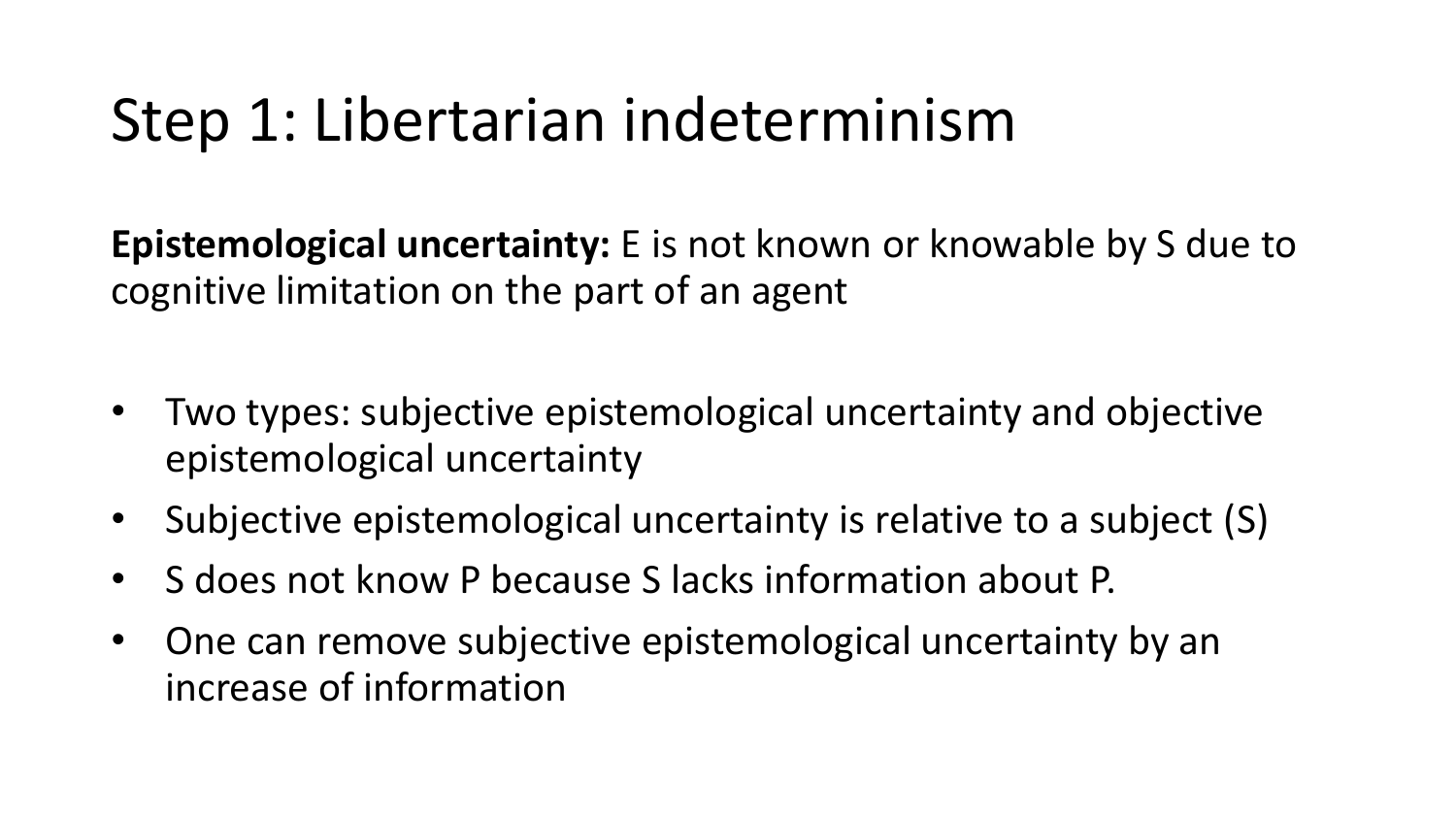# Example 1

I am thinking of a number between 1- 1,000,000. What is it?

- You lack information so you don't know the number.
- If you guessed it correctly, this wouldn't count as knowledge (you were just lucky)
- If you had access to my mind (more information), you would know the answer.

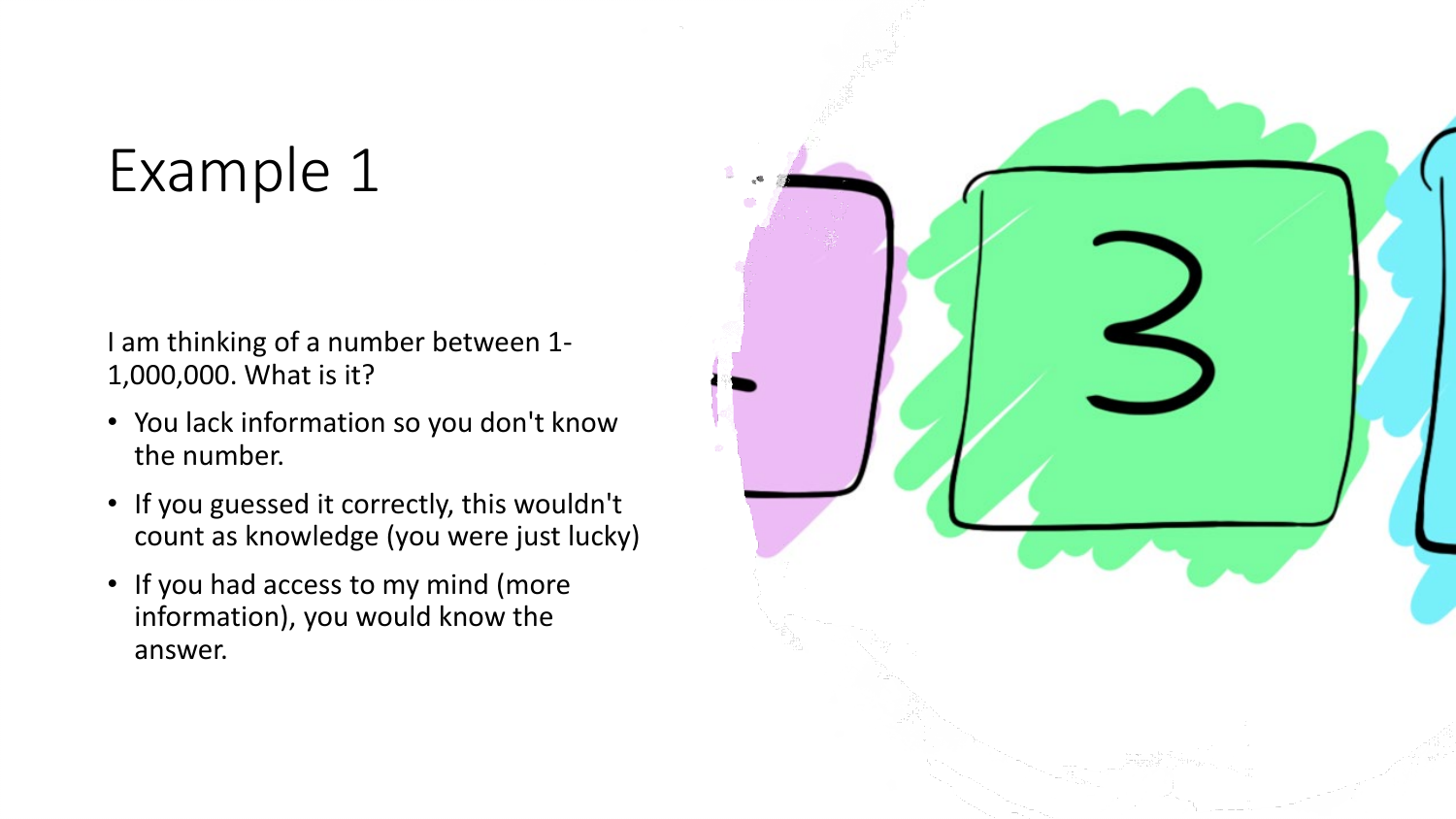#### Example 2: The Millennium Prize Problems

There are seven millennium prize problems. Let's suppose they are solvable. A solution to any of these problems comes with a prize of 1 million dollars.

- 1. P versus NP problem
- 2. Birch and Swinnerton-Dyer conjecture
- 3. Hodge conjecture
- 4. Navier–Stokes existence and smoothness
- 5. Poincaré conjecture (solved)
- 6. Riemann hypothesis,
- 7. Yang–Mills existence and mass gap. Grigori Perelman, a Russian mathematician,



solved the Poincaré conjecture. He turned down the Fields medal and the million dollar prize.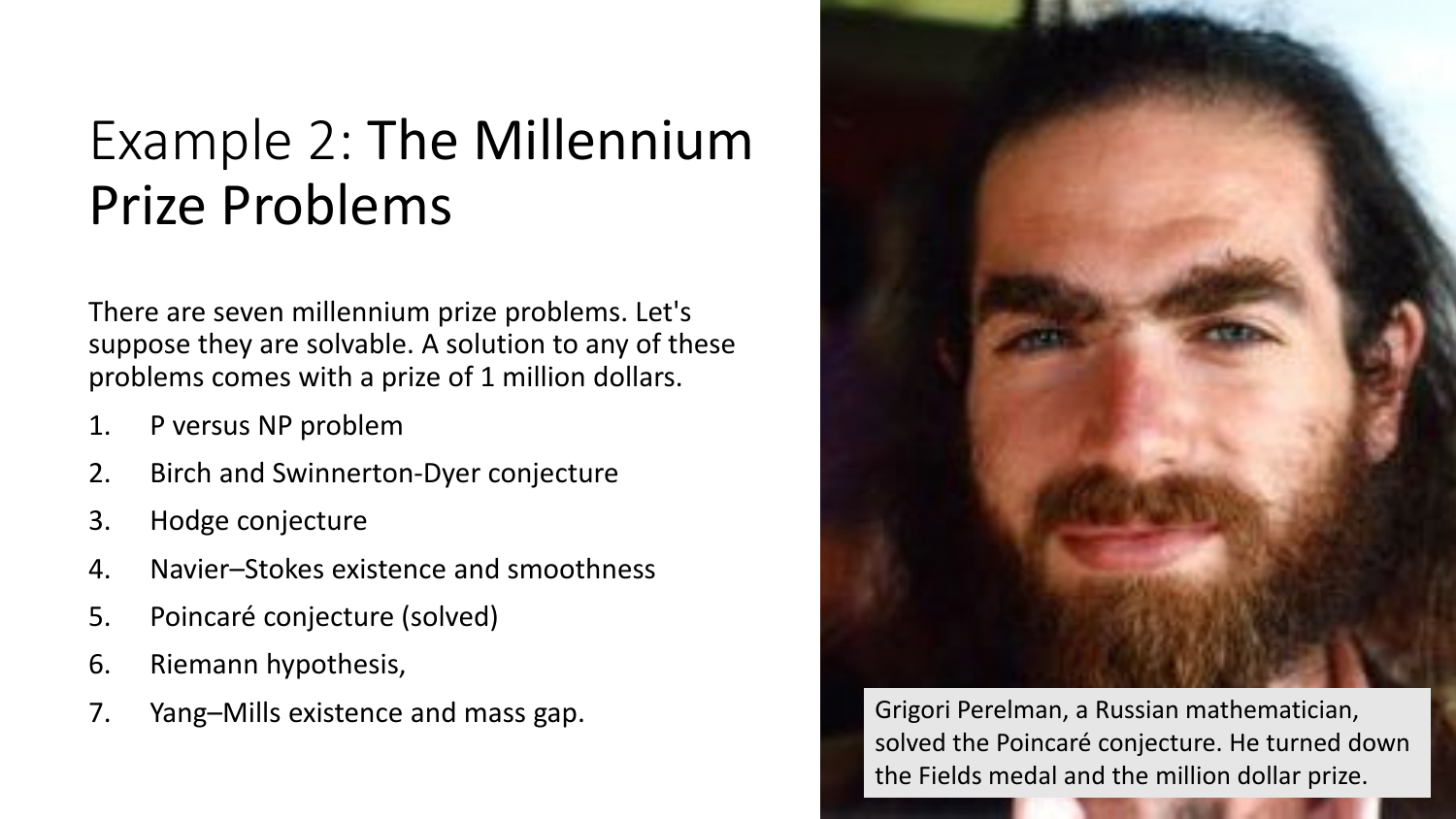Subjective epistemological uncertainty does not entail that an event E is undetermined.

- E may be determined but we simply don't know it is determined
- If we had more information, then we would see E is determined.

**Libertarian does not mean we simply don't know how E was determined (they don't mean subjective epistemological uncertainty)**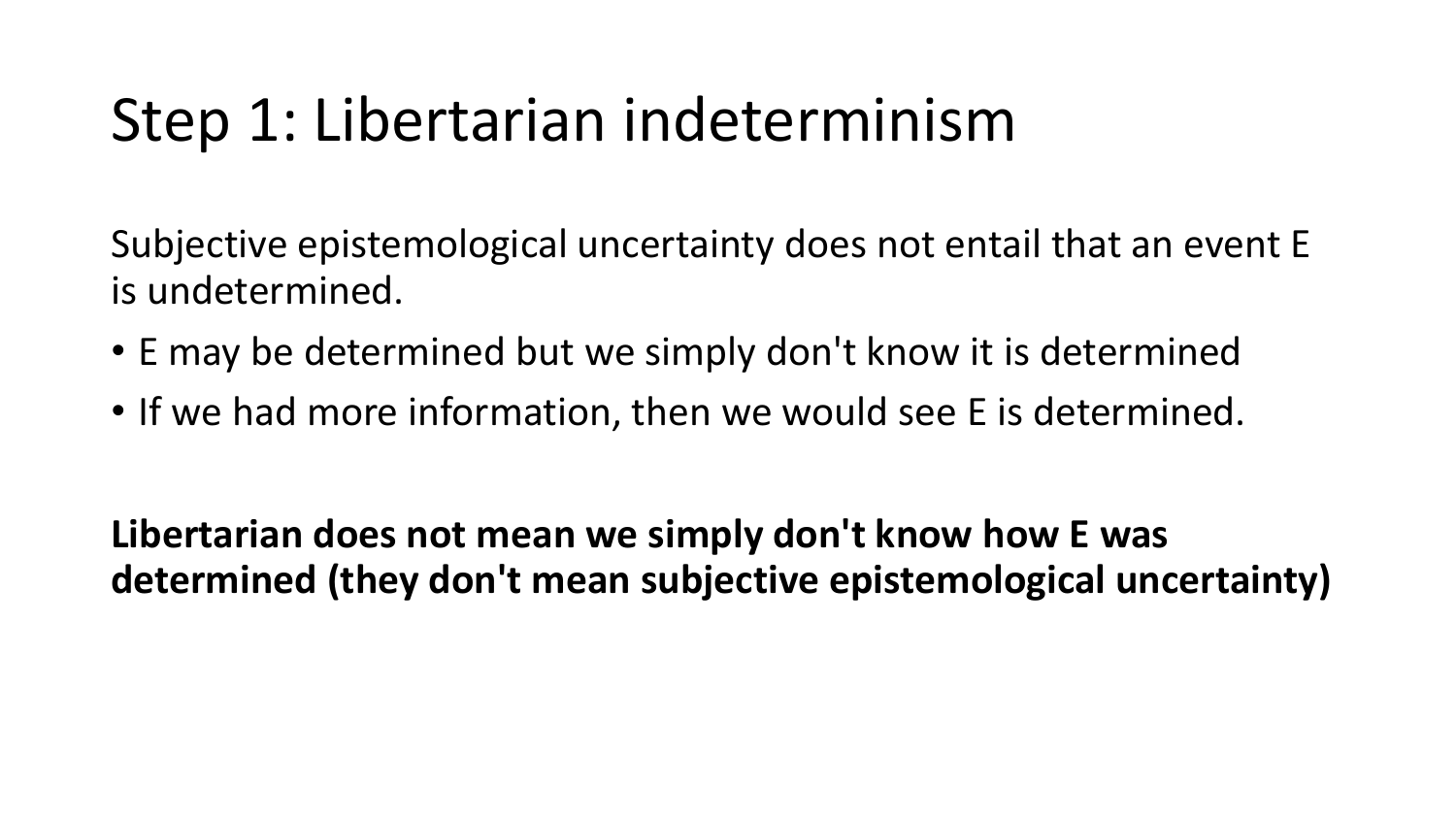**Objective (metaphysical) uncertainty:** the uncertainty of E is due to the features of the world (objective chance, completely unpredictable, purely random event).

- Reality itself contains a spontaneity or randomness to it
- Objective uncertainty implies objective epistemological uncertainty (no amount of increase of information or knowledge will allow us to predict E)
- Not even God could know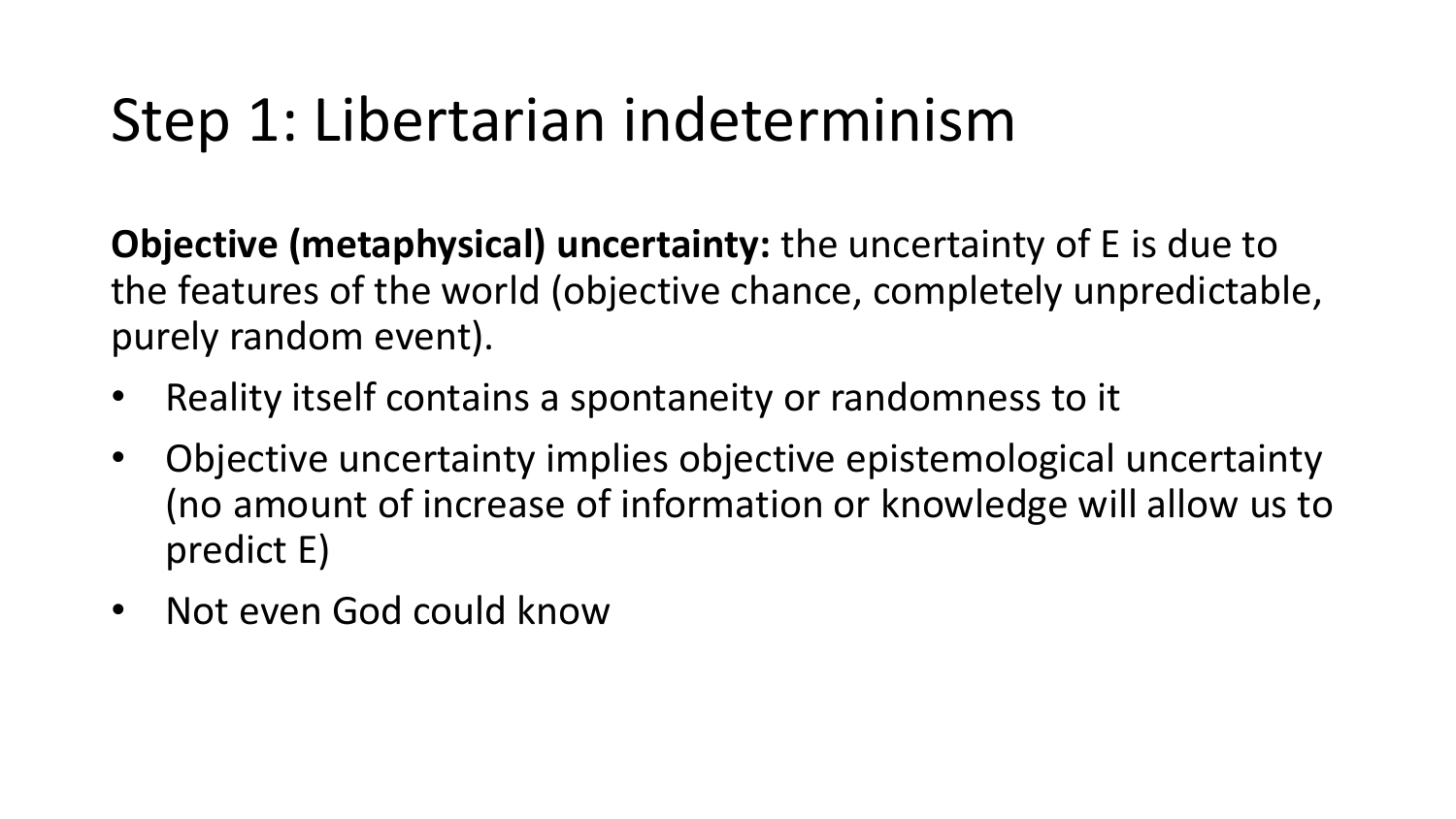**Libertarian's Indeterminism Claim:** if determinism is false, then E is objectively (metaphysically) uncertain

- E is due to random chance
- We could not know E would happen based upon prior events and the laws of nature no matter how much of an increase of information we received
- Again, not even God could know E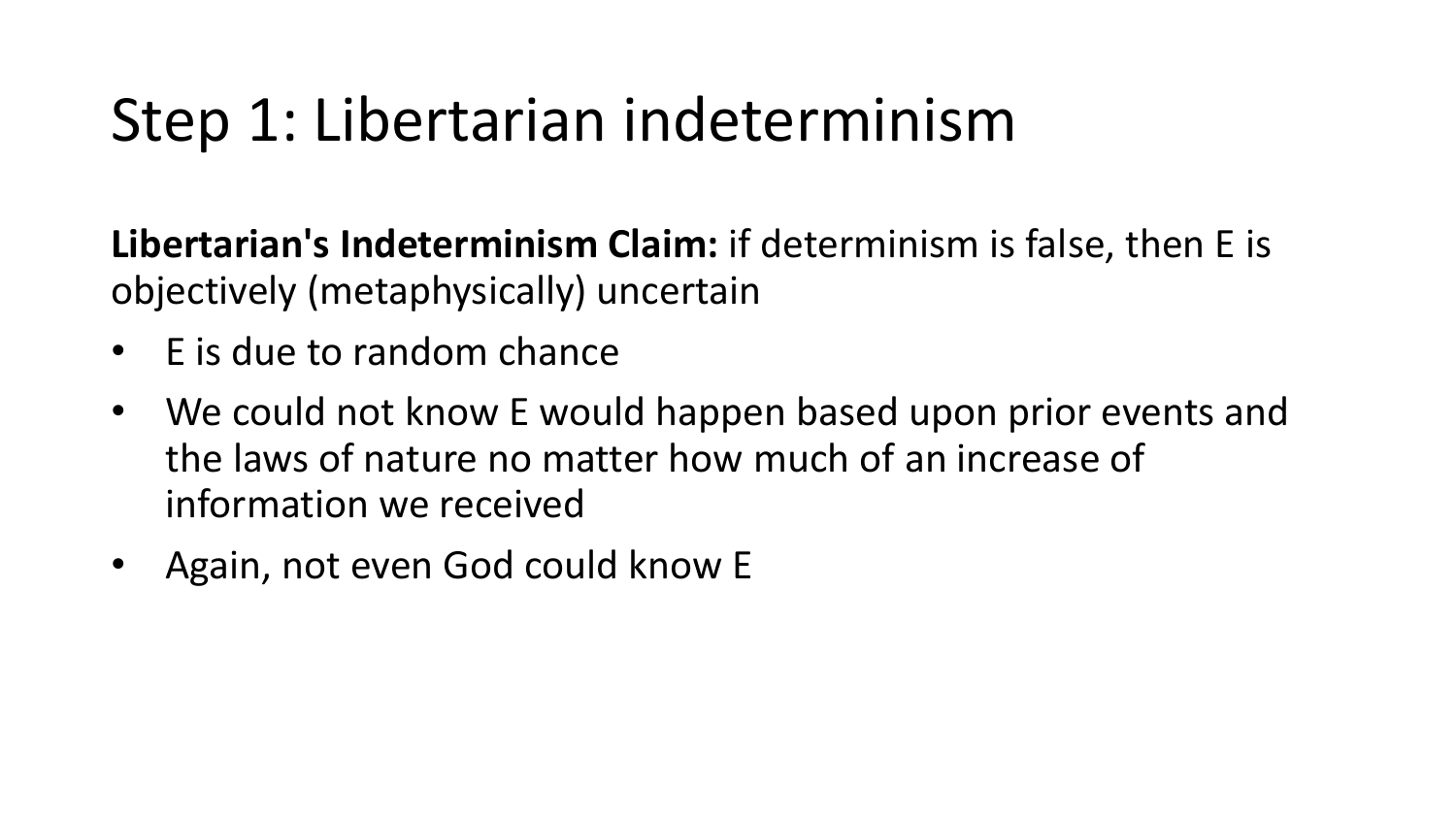# Three step refutation

- The critic of libertarianism will show the theory is flawed in the following way:
- Step 1: Explain what the libertarian means by saying the world is indeterministic. Complete!
- Step 2: Explain what the libertarian means by saying we are free
- Step 3: Show that in such an indeterministic universe, it makes no sense to say people are free.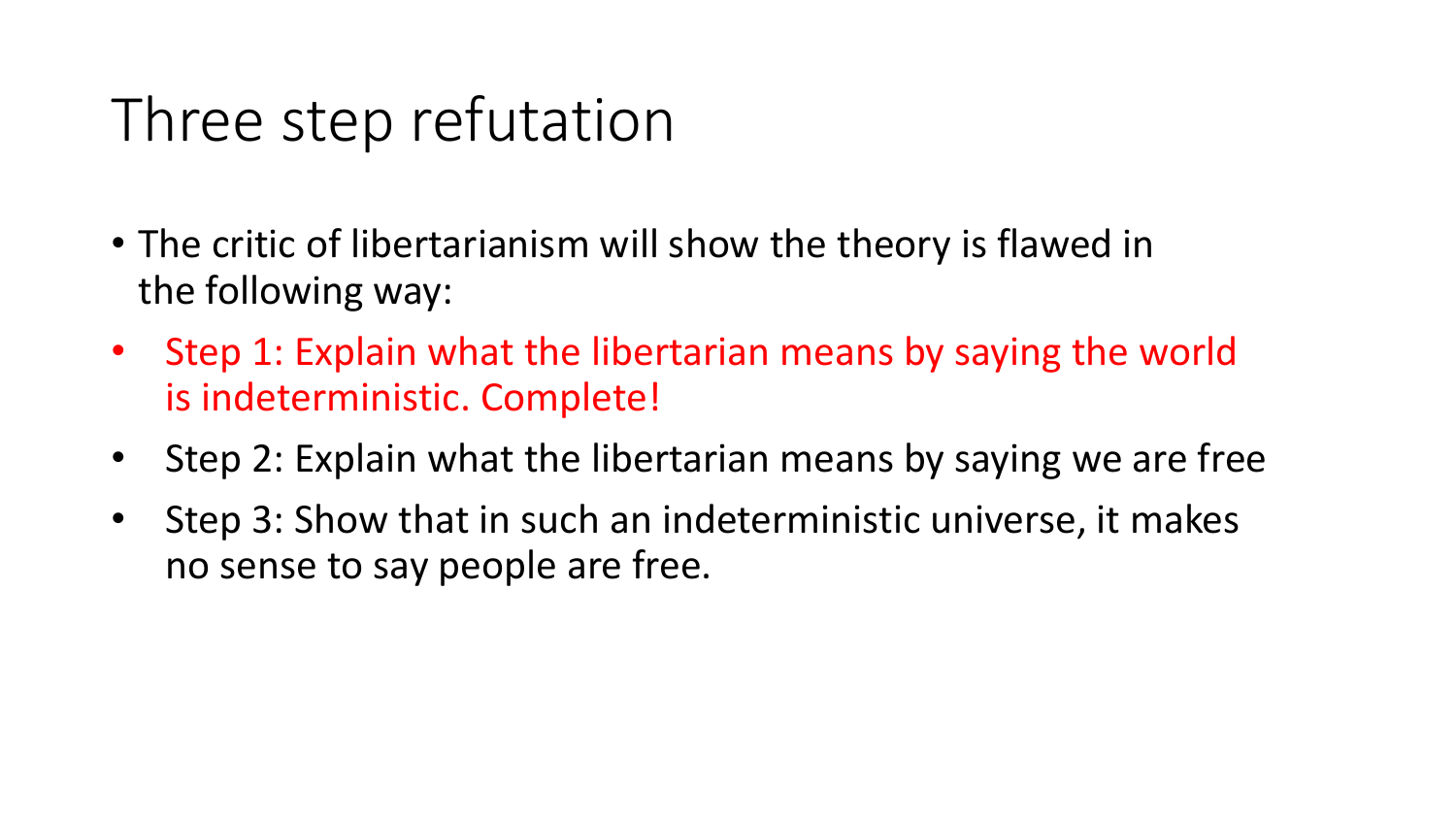# Step 2: Libertarian Freedom

**Libertarian freedom is deep freedom:** a subject S has **deep freedom** if and only if they could have acted otherwise and the ultimate source (cause) of action is found in S to the degree that S could be held responsible for that act.

- The act thus needs to be due to S
- The act cannot be out of S's control
- The act needs to come from S to the degree that S can be held morally responsible for that act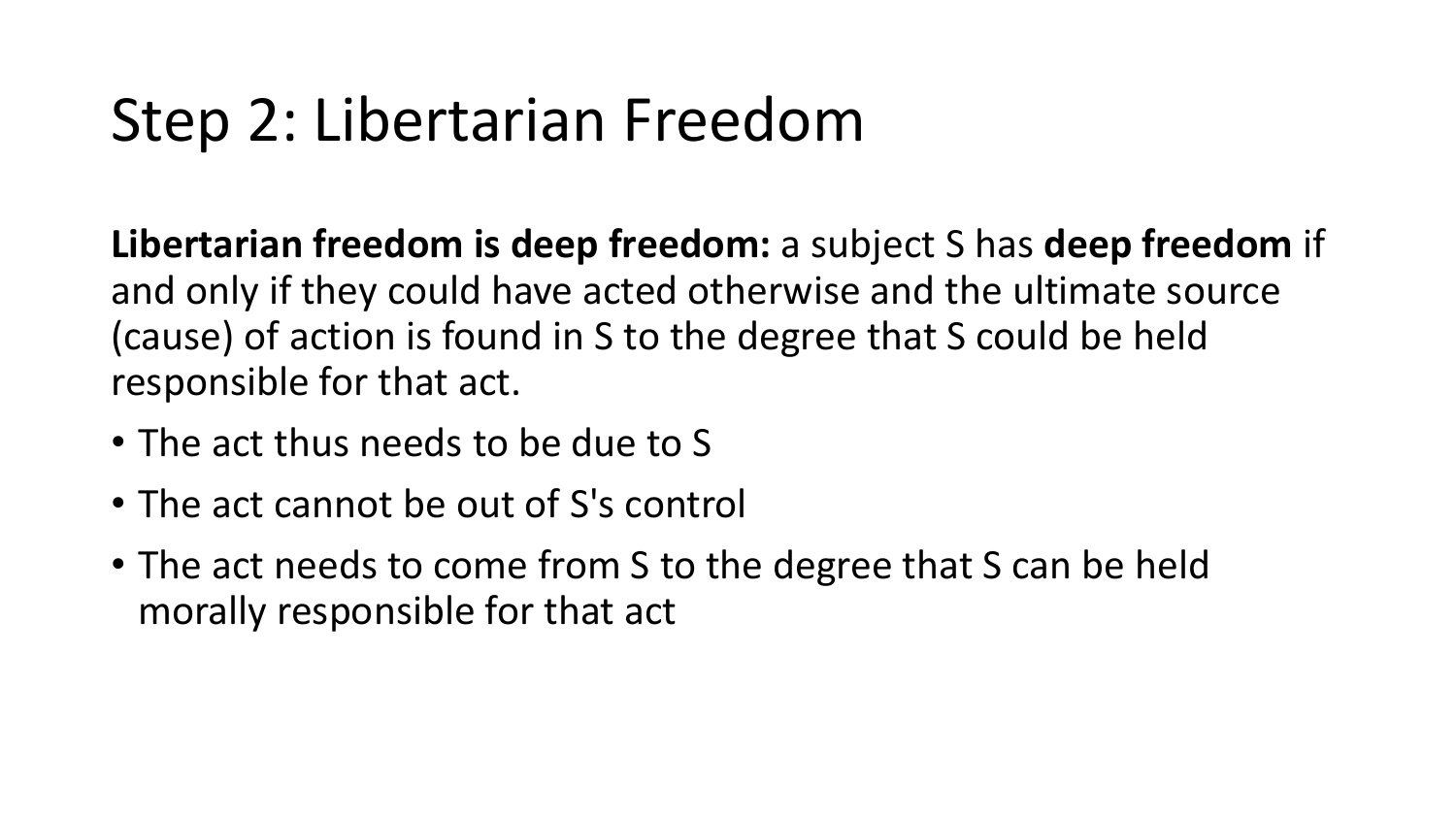# Three step refutation

- The critic of libertarianism will show the theory is flawed in the following way:
- Step 1: Explain what the libertarian means by saying the world is indeterministic. **Complete!**
- Step 2: Explain what the libertarian means by saying we are free. **Complete!**
- Step 3: Show that in such an indeterministic universe, it makes no sense to say people are free.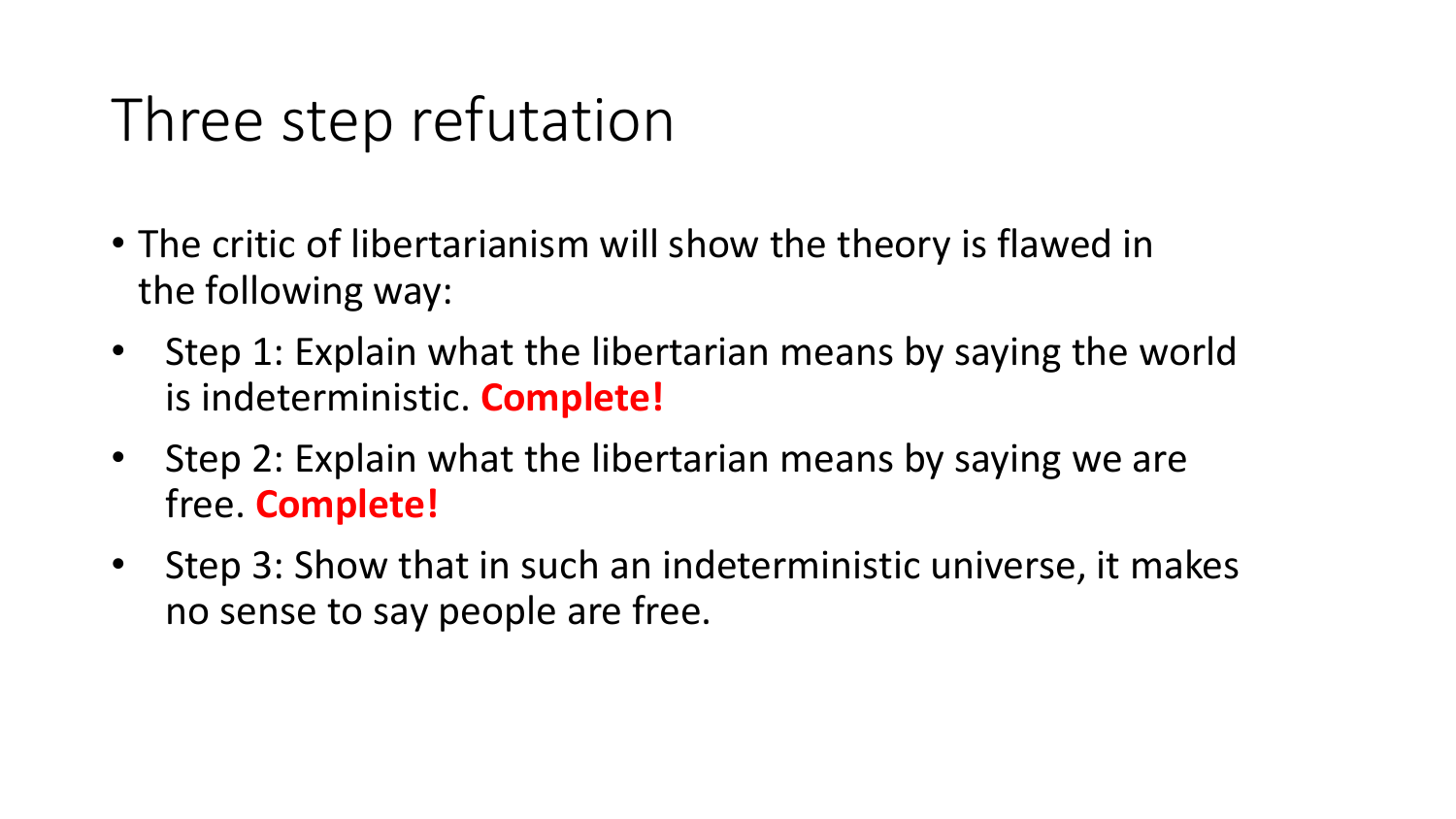- The world is indeterministic and so E is due to objective chance (features of the world itself)
- This implies that if S acts, S could do otherwise (same past could equally different futures)
- However, the reason S could do otherwise is **due to objective (metaphysical chance)** -- the randomness in the world -- and **not due to S's control**
- S does not control the random nature of the universe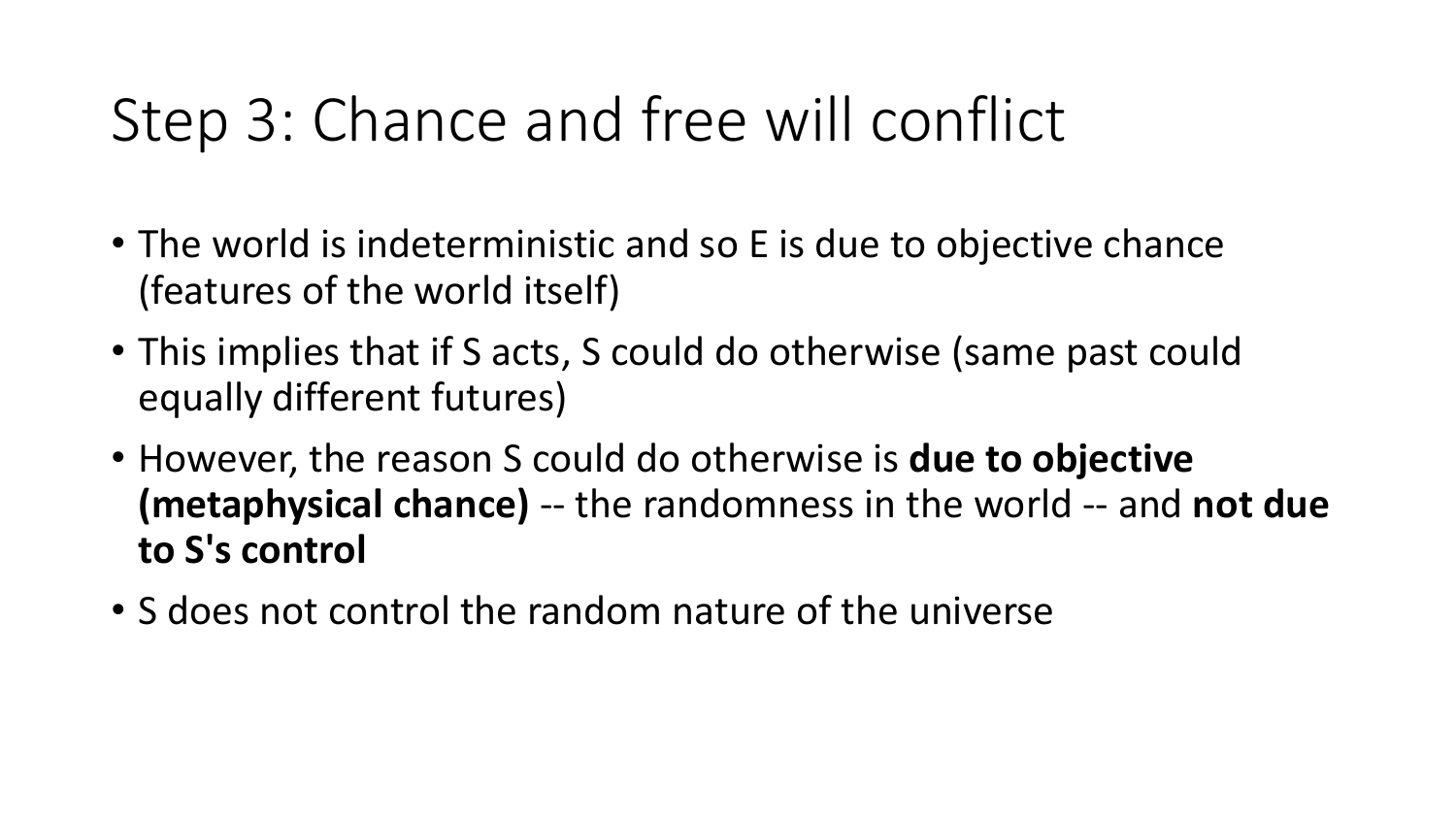# Step 3: Chance and free will conflict (example)

- Suppose Tek lifts his arm (E) and that E was undetermined.
- Since E is undetermined, it was not determined by the laws of nature and the prior state of events.
- The undetermined nature of E is due instead to the randomness that is found in the universe itself

Therefore, given that Tek's lifting of his arm was simply a random/chance event, then it is not due to factors within Tek's control.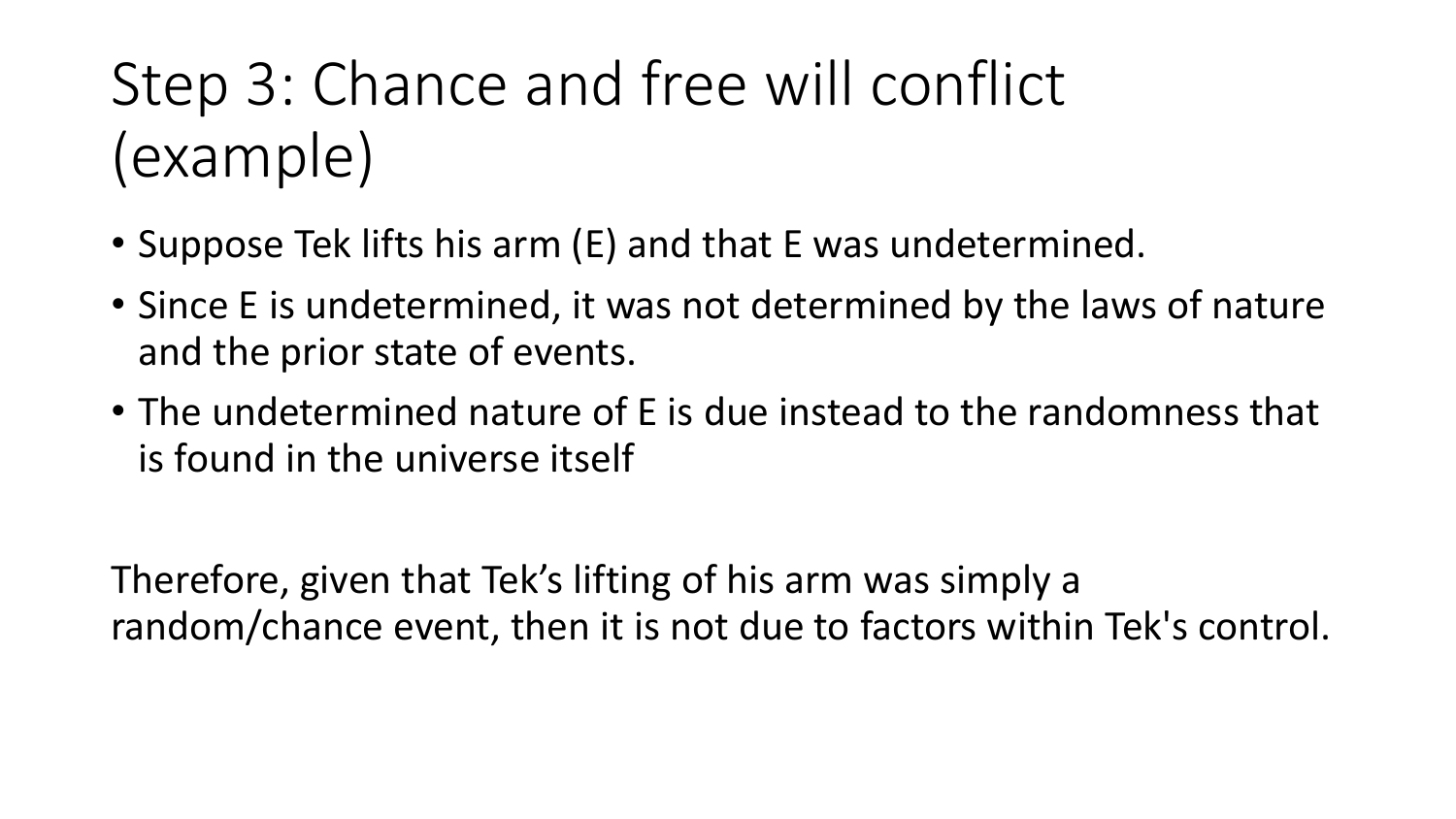The random, spontaneous, arbitrary, or chance feature of free acts seems to become more apparent when we wish to assign **moral praise or blame.**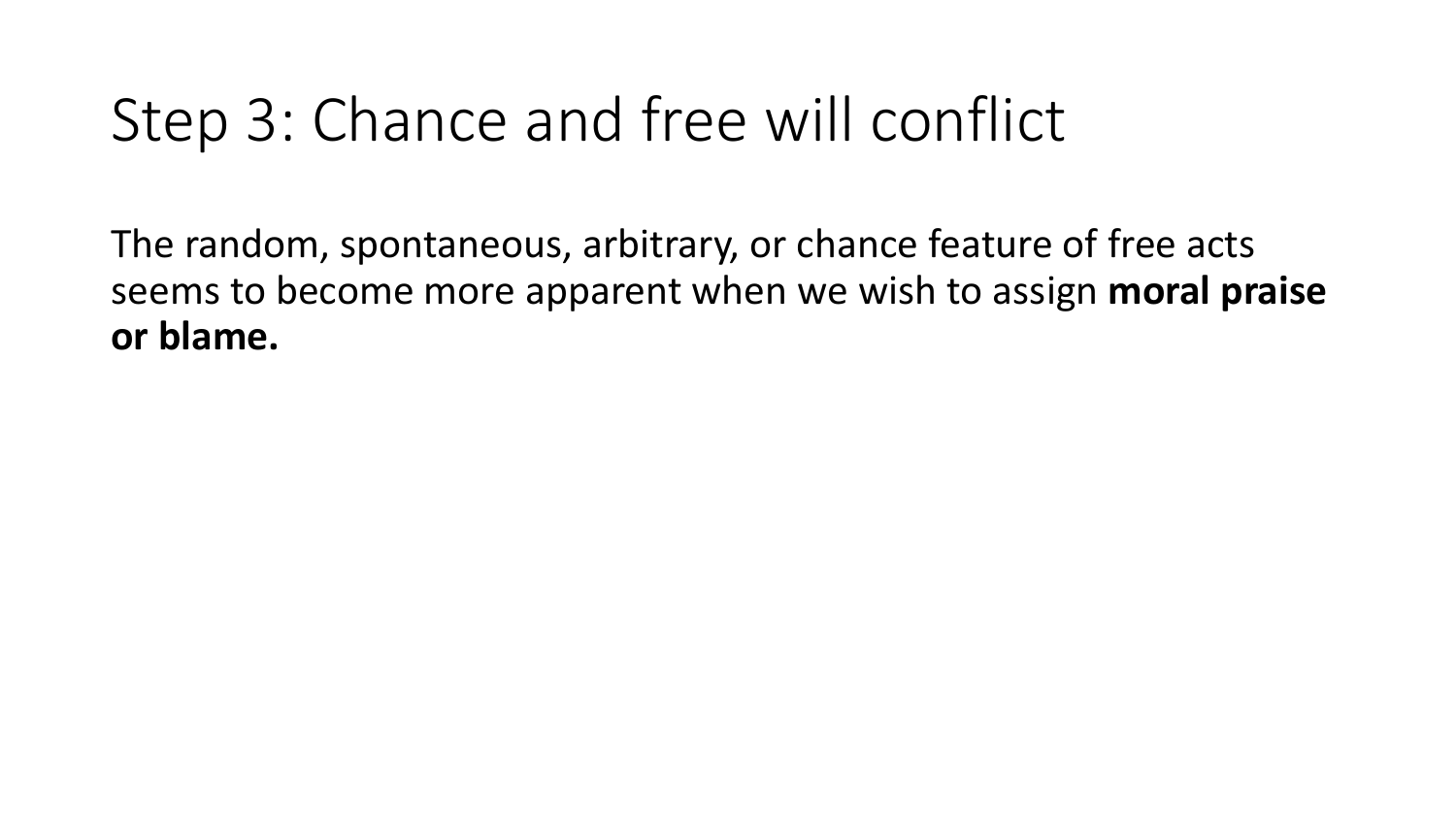- Suppose two subjects Tek and Liz
- Suppose they are identical in every way.
- Now suppose they both face the same scenario:
- 1. kill David for evil gain
- 2. save David at personal cost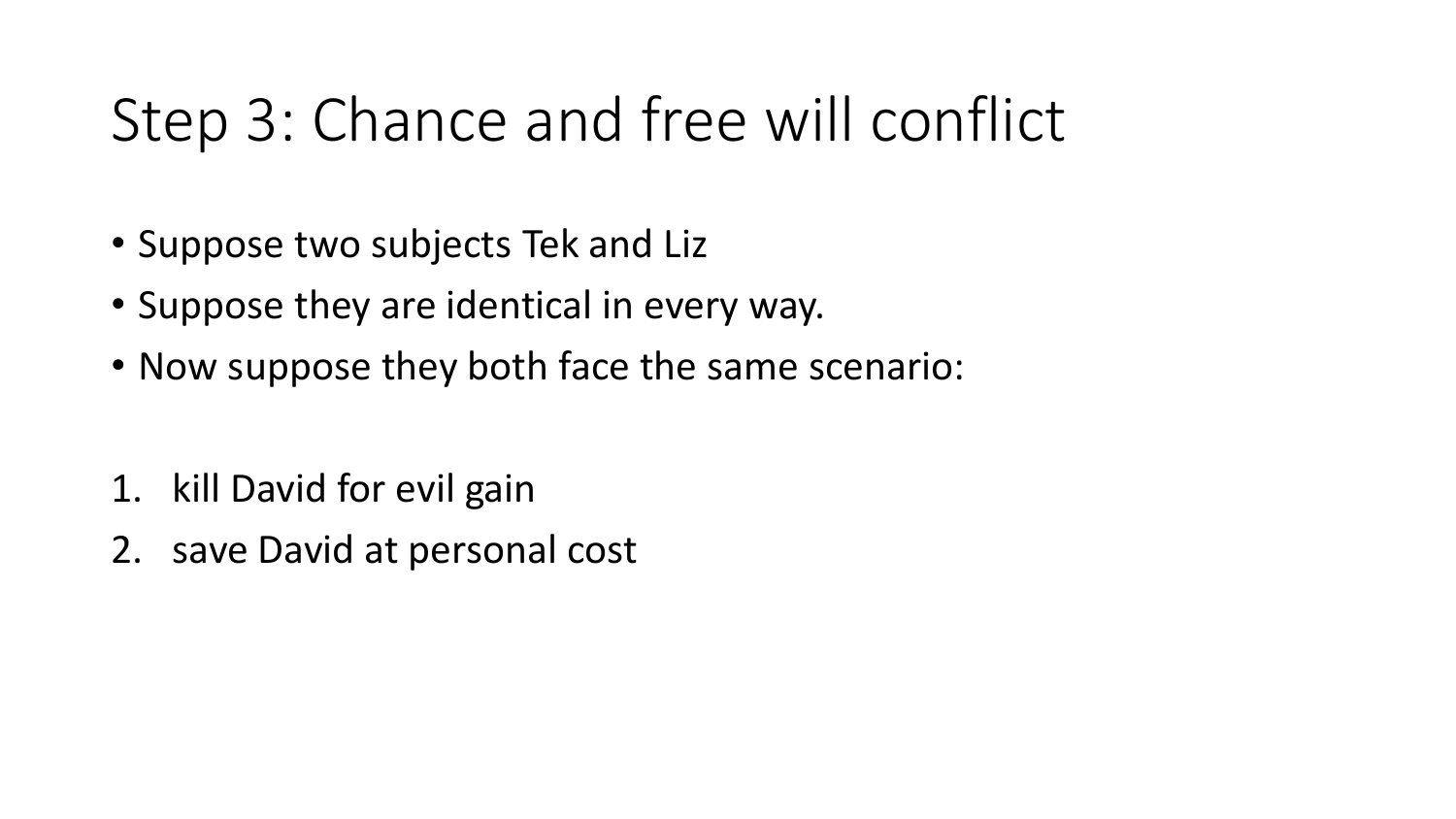Suppose that

- 1. A random event occurred due to the indeterministic nature of the universe and this led Tek choosing to kill David. Hard to **blame** Tek since it was not in his control to choose. It was cosmic chance!
- 2. A random event occurred due to the indeterministic nature of the universe and this led Liz choosing to save David. Hard to **praise** Liz since it was not in her control to choose. It was cosmic chance!

Since the choices were not determined by features in Tek or Liz, running the scenario again might yield different outcomes.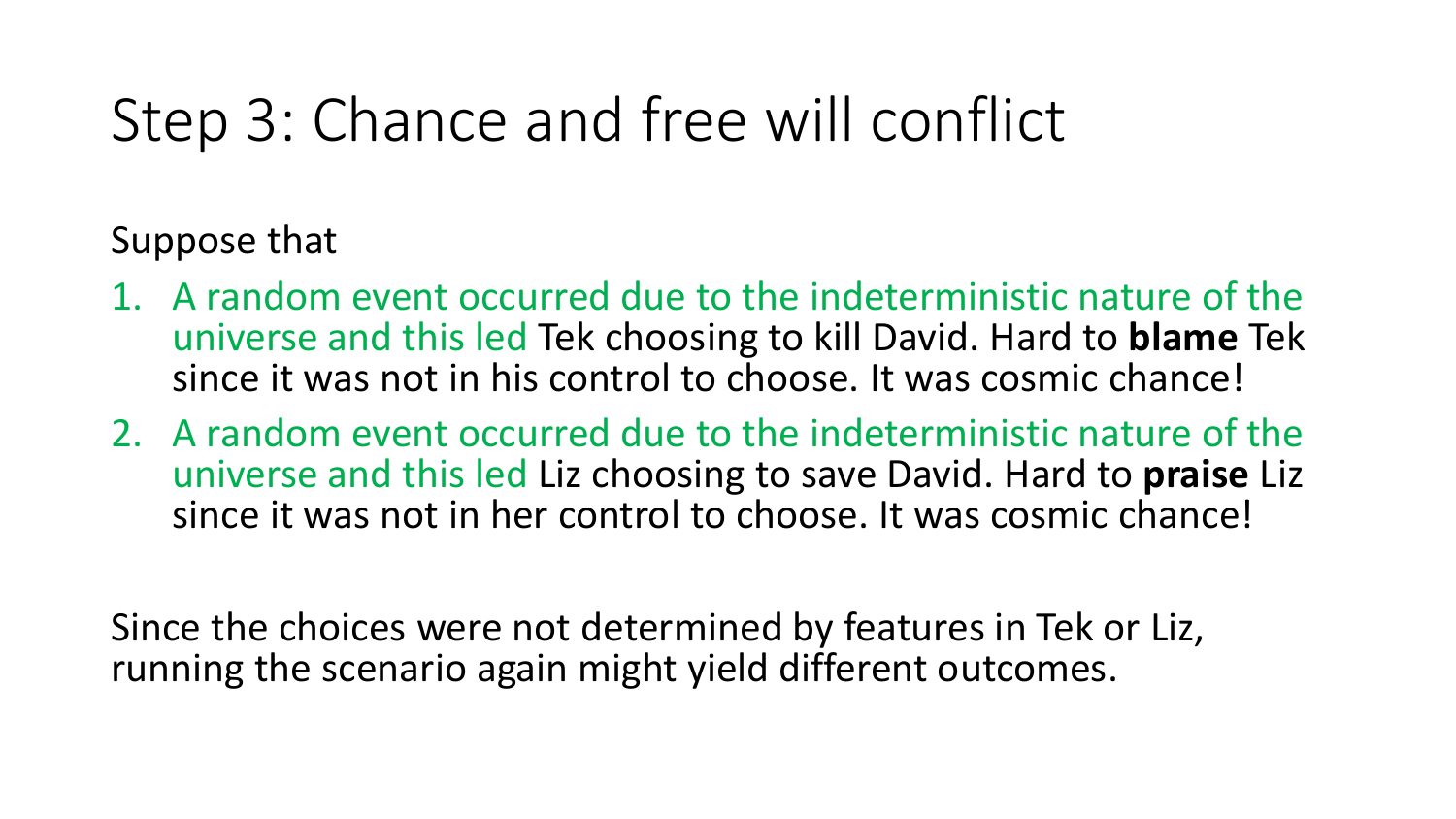- The libertarian argued that the critics of libertarian bear the burden of proof.
- Here we have given a three step argument showing that once indeterminism and free will are clarified, we see that indeterminism and free will conflict.

**I HAVE ASCENDED!** Libertarianism is intuitively true. Prove me wrong! **Not intuitively true. You can't be free in an indeterminsitic world.**